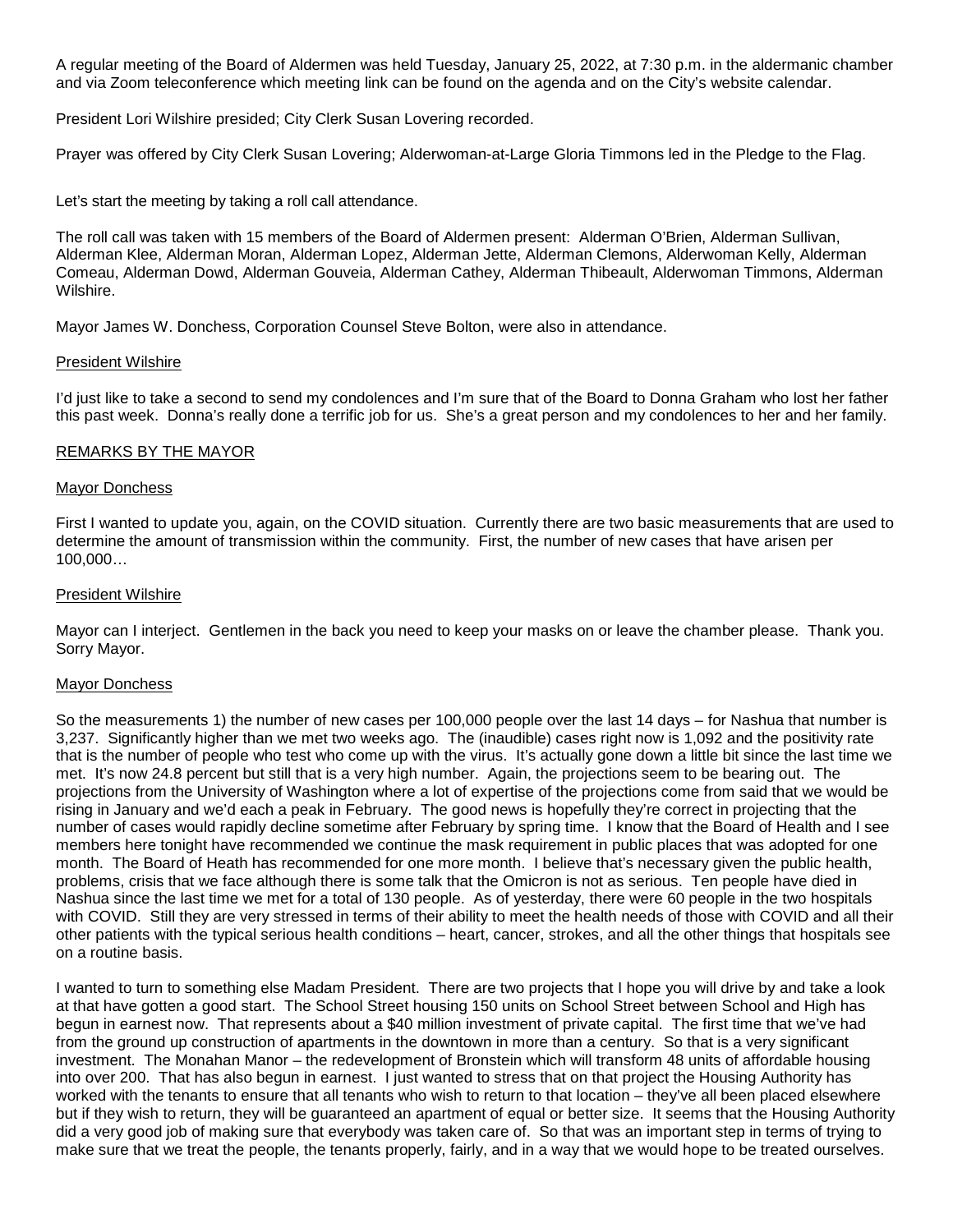Finally, I wanted to mention a couple of ceremonies that were annual but very nice. The two Martin Luther King Day celebrations that take place annual, again, occurred this year but virtually rather than in person. The First Baptist Church for decades now has held a Martin Luther King ceremony on Saturday night of the Martin Luther King Day weekend. I have been participating for a long time. That went very well. They had a lot of music. It was really good and I just want to thank the First Baptist Church for doing that every year. OBU held their annual Martin Luther King Day celebration on Monday morning which is what they do annually. Again, they've been doing this for decades. That was virtual as well. A lot of music, some good speakers, a youth speaker or a young man from Nashua South who is the School Board Rep. He did a very good job. So I just wanted to thank them and congratulate them on again holding those very important ceremonies. With that Madam President, I will conclude.

# RESPONSE TO REMARKS OF THE MAYOR

#### Alderman Comeau

Thank you Madam President. Mr. Mayor I just a quick question if you could clarify on the COVID numbers. You mentioned that there are 60 people in the two hospitals. Do your numbers break down how many of those people are in there because of COVID versus just with it along with something else? Also on the positivity rate and the new cases, do we know how many of those people are A symptomatic?

# Mayor Donchess

The first question, we get this information from the hospital and I think the report to us the people who are there with a primary diagnosis of COVID. So that would be 60.

Also in terms of your second question was the number that are a symptomatic. We do not have that breakdown but typically people test when they are symptomatic. I don't have a breakdown as symptomatic versus non-symptomatic.

# President Wilshire

I understand they're not hospitalized if they're not symptomatic. Anyone else? Seeing none.

# RECOGNITION PERIOD – None

# READING MINUTES OF PREVIOUS MEETINGS

**There being no objection, President Wilshire declared the minutes of the special, organizational, and regular Board of Aldermen meetings of December 28, 2021, January 9 and January 11, 2022 be accepted, placed on file, and the reading suspended.**

# COMMUNICATIONS REQUIRING ONLY PROCEDURAL ACTIONS AND WRITTEN REPORTS FROM LIAISONS

From: Donna Graham, Legislative Affairs Manager

Re: Communications Received from the Public

#### *There being no objection, President Wilshire accepted the communication and placed it on file.*

# PERIOD FOR PUBLIC COMMENT RELATIVE TO ITEMS EXPECTED TO BE ACTED UPON THIS EVENING

#### President Wilshire

I will let the public know that we do expect to be acting on the mask mandate this evening. So we will allow public comment on that. What I'd like to ask is that we don't repeat everything the first person, second, third, fourth, fifth person has said. If someone gets up and ten people have spoken and you're just going to get up and repeat the same thing, I would ask that you just come to the microphone and say I agree with so and so said. I'm for it or against it. We could be here four hours taking testimony. If you don't have to be redundant, please don't.

#### Lou Juris

Good evening. Lou Juris, 56 Haines Street. The mandate should be extended for at least a month. You talked earlier about the cases in the hospitals and the very least this is going to help protect those who've done quite a great job for us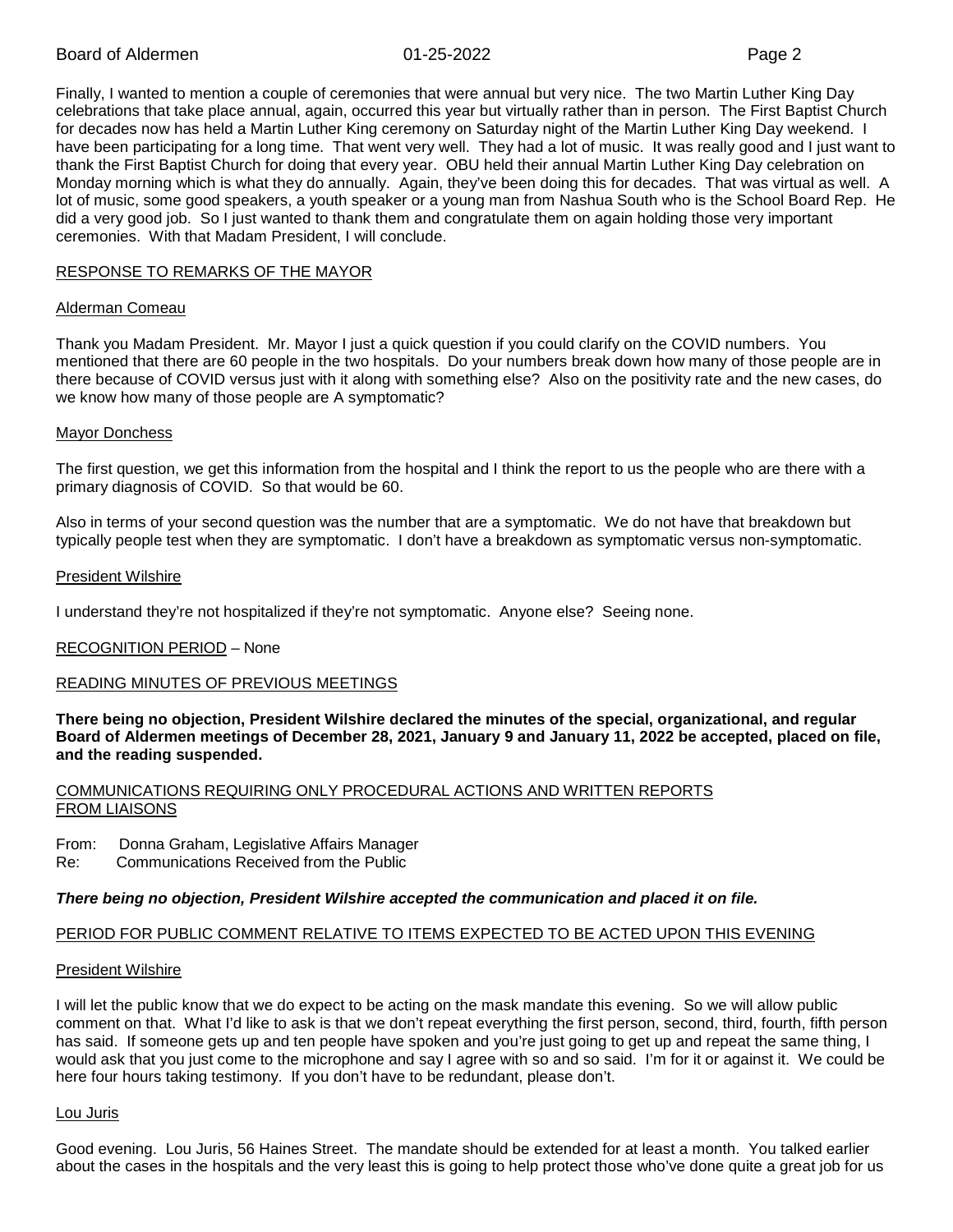in the healthcare system here in Nashua for the past two years. This includes the hospitals, long-term care facilities, and nursing facilities. We've got staff that's – this is like a (inaudible) and they're getting sick from it and even if we can just stop one or two cases – one or two people from going into the hospital over the next month is going to give them the relief and the respite that they need to keep moving forward and hopefully not leave the healthcare field. Right now we've had ten people pass away the past week. I'm sure by tomorrow or the next day there will be a couple more from this. Again if we can stem the virus from circulating in the area whether you're inside or wherever you are inside, again, save one, or two, or just a few people from going in to relieve some of the pressure from the system, that's important and it could also help somebody from getting ill as well. Thank you for your time this evening. I'm glad this is being brought up for consideration.

#### Laurie Ortolano

Laurie Ortolano, 41 Berkeley Street. Please end this mask mandate on January 31<sup>st</sup>. First of all, I'd like to know can you provide the legal authority the Board is relying on that permits New Hampshire cities and towns to require face coverings. Does the City of Nashua need to require or mandate face coverings because of grant money you're receiving by the federal government. Given the way these ordinance are written, they're call out as an emergency act. Can you identify the emergency you're relying on for these face covering ordinances and State law Chapter 31, Section 5, requires that cities and towns obtain permission from the courts to spend money in a city emergency and have we done that?

I take objection to the Mayor's comments. His information to Alderman Comeau was not correct. The hospitals do not break out incidental cases. They're reporting incidental and COVID admissions and they are admitted. People go to the hospital to have their gall bladder out. They get there, they get COVID tested and their positive. They're admitted. They're counted as COVID but they're there to have their gall bladder removed. Two weeks ago I checked on those numbers. There were 30 something cases in the hospital. Twelve were incidental. Massachusetts has requested that hospitals break out all incidental cases. We're not doing that in New Hampshire. The doctors who came to the Board of Health meeting last week and spoke to the Board of Health, they were surprised visitors who were given public comment and the few members of the public were there were not given public comment. That is not correct. They were not on the agenda. It was a very disingenuous meeting for those of us in the public that wanted information. Those doctors came with one data point.

I had written a letter to the Board of Health and asked them to gather data and show us the whole pictures and in come doctors with one day's data point. Southern had 46 patients. A record high on Wednesday. Sunday it was 14. They changed dramatically and we need running data. I'd like to know when the first ordinance where you came up with all the statistics that our local hospitals are reporting 60 to 80 percent of the patients are unvaccinated and ill. If you're following the data now, more of these patients going into the hospital are vaccinated. In fact, the Board of Heath doctors who came - the two hospital doctors said that Director Bagley asked them if more of the patients in the hospital are unvaccinated, she said no it's 50/50. They both said that.

#### Alderman O'Brien

30 seconds.

#### Laurie Ortolano

And they both said the booster makes no difference. So I do not think we need this legislation. The Mayor said a 14 day average data he gave me, that's bad data. Get the seven day data, that's what's posted on the New Hampshire dashboard. Look at the fall. It has come down dramatically and this is yesterday. Today it's down another – I just checked it. It just clicked in and it's down another five percent. Please go another week, lift the mask, peel them off everyone and be done (inaudible) this mask forever and it's time to take it off. Thank you.

#### Laura Colquhoun

Laura Colquhoun at 30 Greenwood Drive. I'm requesting that the Board vote against the extended mask ordinance for the City of Nashua. The real science is now telling citizens' masks are useless however, the City of Nashua Board of Health still wants the residents to wear masks. All of the City of Nashua is doing is hurting both the residents and the small businesses within Nashua. It is unbelievable that within the City of Nashua you can go to a bar, restaurant, or a casino and not wear a mask. However, if you go to any other store you need a mask. Can anybody tell me the science that states that the virus does not enter the bars, restaurants, or casinos because I've been researching it and I cannot find anything the science of this? If the Board of Aldermen will have – get the Nashua residents have had enough and they now want to live their lives. I'm asking the Board of Aldermen not to extend the mask ordinance within the City of Nashua. Thank you.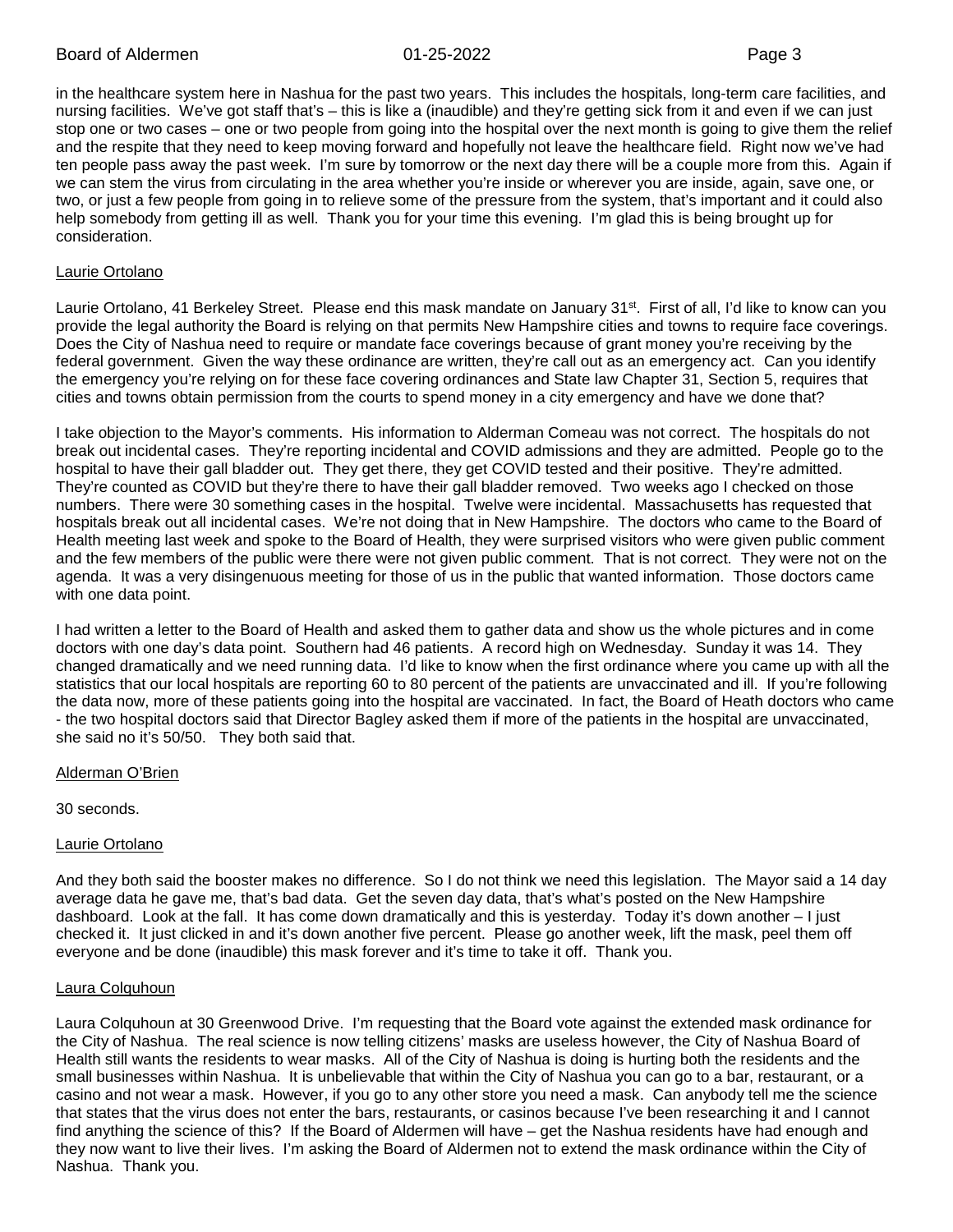# Matthew Gouthru

Matthew Gouthru, 104 Fawn Lane. Good evening Mayor, Madam President, and Aldermen. My comments this evening are concerning the extension of city-wide mandate on your agenda this evening. If you recall, I brought up at a previous meeting my disappointment on how this mandate was passed in the first place without any public comment and I told the Board of Health meeting or with this body. Emergency powers were used to get this legislation passed with a first and second reading within minutes of each other without any public input and it's almost unheard of the comments that you did hear came from members of the Board of Health who opined about how necessary this was. One member of that body said that a child died of COVID in New Hampshire that week and boldly stated that one child was too many. Later that evening, Dr. Chan our own State's epidemiologist on WMUR stated that the rumor of the child's death here in New Hampshire due to COVID was untrue.

I think the same size that you're looking for occurs right here in Nashua in our public schools where everyone has been masked since the school year starting in August of 2021. During that time the level of public spread which never dipped below substantial according to Ms. Bagley's dashboards. With all of that masking, have we seen a decrease in cases in our public schools? No. In fact, we had to close our schools for two days because of staff and teachers were out sick with COVID-19. This was during the time in which you implemented a city-wide mask mandate. Fortunately this variant is not as deadly as the one we first experienced two years ago and people can recover from its mild symptoms. The science tells us that cloth masks do not work against the Omicron variant. The CDC Director who is from New England describes cloth masks as facial decorations and compares their effectiveness as keeping out mosquitos with a chain link fence. So why are we going out of our way to mandate that everyone wears them.

In conclusion, why are decisions made with false or misleading information and no public input? If this were a true public health emergency, why isn't Bobbie Bagley and her team handing out N95 masks to protect the public health like they do with needles and syringes to recreational drug users in this city. Stop the insanity, vote no on extending the mask mandate on this agenda this evening and trust in the…

#### Alderman O'Brien

30 seconds

#### Matthew Gouthru

…together we can get through this without any unnecessary and get through this tumultuous time without unnecessary ambiguous mandates. Thank you.

#### Sonia Prince

Hi. Sonia Prince, 49 Tufts Drive. This is about the spread. Over 200 new cases in our schools, there were 400 the week before, 400 the week before that, it's ridiculous. For a perspective example of the Province of New Brunswick is in a two week shutdown because of 400 new cases and they have 700,070 people. So yes we need the mask order and yes even cloth masks are better than nothing. What's better is if we don't gather indoors in groups. That would be the best thing especially if you can't open windows but really cloth masks is better than nothing. You might gain a foot but whatever. Yes the N95s are much better especially for teachers who are stuck in these classrooms are for herding 100 to 300 kids in a gym or a library at school, which my son has experienced and I've kept him home after that. So really I do hope you vote for the mask order. It's a no brainer. It's protecting our community and our health workers. Thank you.

#### Beth Scaer

Hi. Beth Scaer, 111 East Hobart Street. Yeah I'm talking here about the mask ordinance. I think it should be not extended because nearby towns don't have mask mandates. It's very easy for people to drive out of town and show somewhere else and because of that, our small businesses are suffering. I think it's especially cruel to force parents to put masks on their 2 year olds, 3 year olds. I think it's completely inhumane.

I wanted to thank Alderman Comeau for surveying public input on Facebook. I think there's way too little inquiry as to what the public thinks in Nashua and way too much ancillary discussion. Thanks. That's it.

#### Julie Smith

Thank you. Julie Smith, 19 Bangor Street. I want you to end this egregious government overreach now. I agree with everything that Laurie, Laura, Matthew, and Beth have said and I have nothing more to add. Thank you.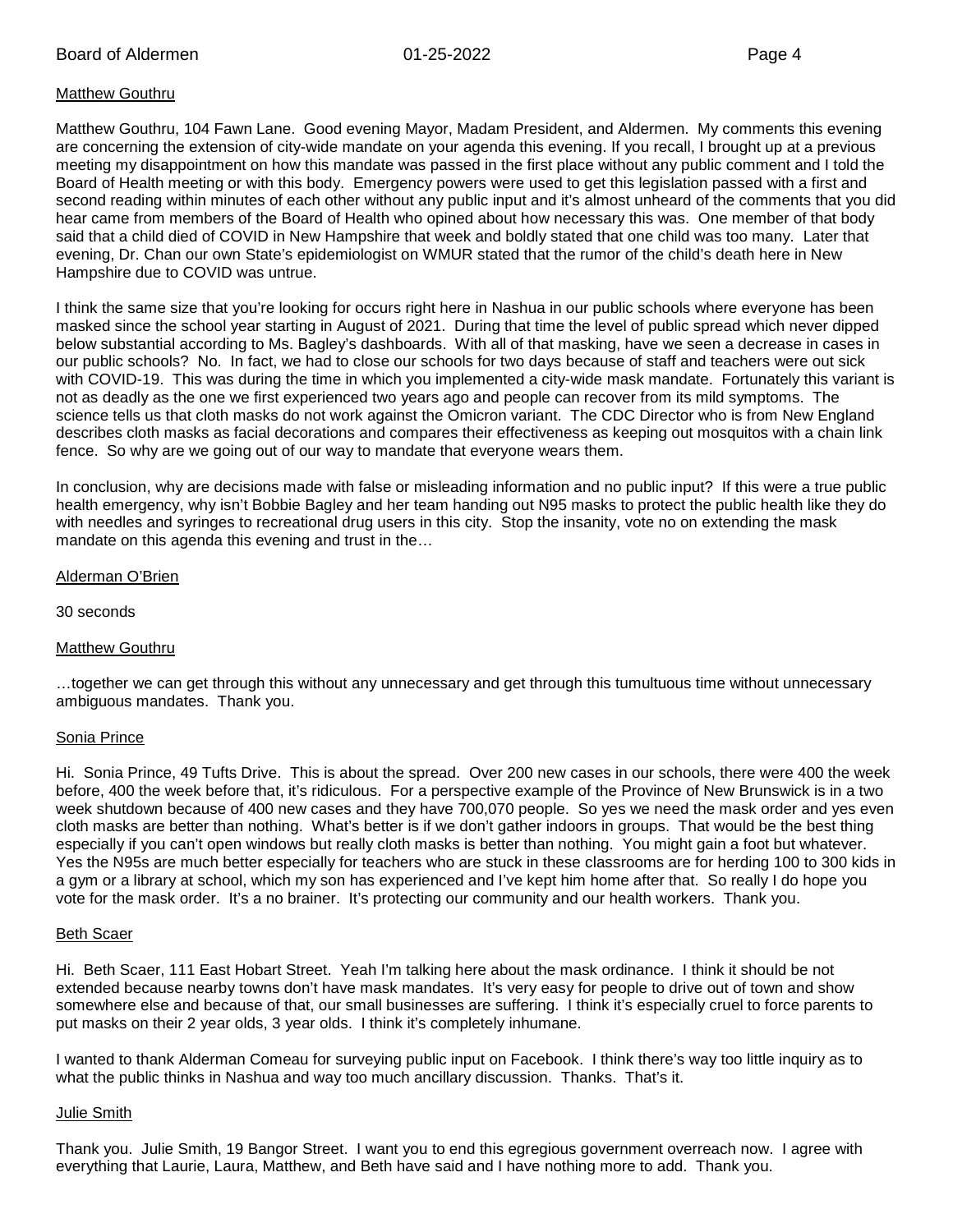#### Allison Dyer

Hi. Allison Dyer, 9 (inaudible) Drive. I also my comment is just in regard to the mask mandate or the mask ordinance for Nashua. As I expressed to you all in my e-mails at various points, Nashua is not an island. Our hospitals are regional. They feed all the other surrounding towns and we're two years into this. We do all have an idea of how to protect ourselves and others. We are capable to make those decisions for ourselves and I would just like to see us go forward and try to quell and calm a little bit more of this city-wide divisiveness that we have going on and the mask ordinance and let's all move forward to better times. Thank you.

#### Justin Rosenberg

Hi, Justin Rosenberg, 30 Kessler Farm Drive. It said that insanity is doing the same thing over and over again and expecting different results and that's a perfect way to describe what the Board of Health is overcome with – insanity. This Board is completely divorced from reality. The real virus in this community and it has been for a long time is the delusion that masks and the recommendations from this deluded group can prevent you from getting an (inaudible) virus. This Board still says to this day that cloth masks provide protection which even the most fervent mask proponents says it's useless like Dr. Leana Wen likened them recently to mere facial decorations. The Board says it wants to (inaudible) information. I'm here to tell the public and the Aldermen misinformation is coming from inside the house.

Here's the life cycle of a Board of Health recommendation. They put forth a policy proposal that's passed by the Aldermen and it doesn't work at all. They blame everybody but themselves and then it's back to square one. The Board of Health is the epitome of a self-fulfilling prophecy. They justify their continued relevance with policies that don't work so we just run the same playbook over and over again as if it will magically work despite all evidence of the past few years showing the opposite. The Board of Health speaks towards those in the public by differing and often superior evidence with the level of scorn and distain. It begs the question how the Aldermen keep listening to them. It's like an abusive relationship. Their mask manics don't work and their response is you made me mask you. The Aldermen here tonight are not totally given over to this (inaudible) show and you will vote no on the mandate extension. If you do, I will continue to not follow it in any capacity and will encourage as many people as possible to do so as well. If all of the Board is capable of doing is parroting CDC and big pharma talking points without even a shred of doubt or questioning, then what use do we have for you? The fact that the simple questions like Laurie had cannot be answered definitively at these meetings in 2022 is absurd. That is all I have to say. This mandate should be needed. The Board of Health's (inaudible) is over. We're done.

#### Joann St. John

Good evening. I just would like to say that I definitely would like our Board of Aldermen to vote to maintain the mask mandate here in Nashua. I don't want to repeat what others have said. I'm hoping that going forward throughout the night though it's not one repetitive insult against our Boards and science after another. Thank you very much for your time. I hope that you all vote sensibly this evening. Thank you.

#### Chris Parks

Chris Parks 24 Bolic Street here in Nashua. Just wanted to comment this evening and tell you a story. One of the greatest jobs ever had in the Marine Corps. was training and teaching newly commissioned second Lieutenants. I remember a time where we were doing some urban warfare training and I sat there and watched Lieutenant send one of his squads into a building and as they were coming up to the building, they all got killed – simulated – from one window. So his next thing was to send another squad at the same window. Guess what happened, they all got killed again. So his third option he's just going to send another squad. They all get killed again. The lesson with this was that he kept reinforcing failure and that's exactly what this mask mandate is and let's talk about the mask.

Since COVID started over two years ago, we've been told hey no one needs to wear a mask – and this was from Fauci back in the day – no one needs to wear a mask. You only need one if you're a healthcare worker. You only need one if you're sick. Then we need to wear two masks. Then Fauci wants us to wear three. As everyone has stated tonight, it's been proven that they don't work. The cloth masks don't do anything to stop the spread and it's a great opportunity for people like me to sit here and look at people like the Board of Health and say I told you so. Maybe we can also – well I'll leave that for another day.

I'd like to say congratulations to the returning Aldermen and Alderwomen. You've legislated yourself into insignificance. There's a (inaudible) and shop in Nashua never wearing masks. I can tell you that no one has asked me to leave and store owners really aren't complying. Congratulations to the new Aldermen. Perhaps you'll not follow the same process as your predecessors and think for yourselves and disregard the Board of Health who have now not only made the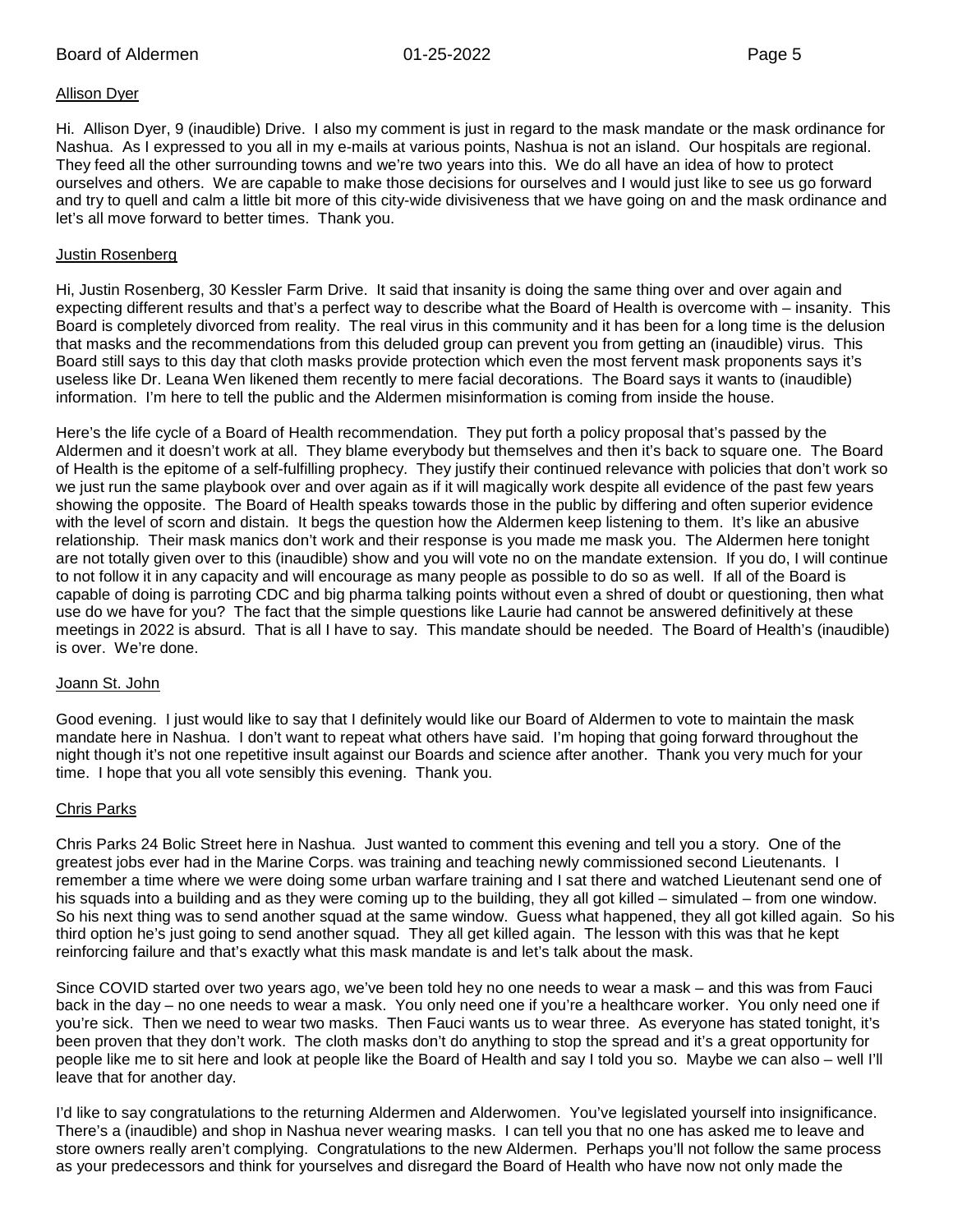recommendation to continue wearing masks will still work but remember about a year ago when they also recommended curfew because COVID only comes out at 9:30 at night. Hopefully you'll continue to disregard the Mayor. He is the guy who brought us question 2. We saw what a roaring success that was.

As someone who has lead over 200 marines in combat situations across multiple continents and multiple countries, got shot at multiple countries, I can tell you that I won't let fear shake my decision making. I would hope the rest of our so called leaders would understand what that title means and do the same.

#### Alderman O'Brien

#### 30 seconds

#### Representative Linda Harriott-Gathright

Hello President Wilshire, and Mayor Donchess, and to the Board of Aldermen. I am truly appreciative of our Health Department and …

#### President Wilshire

Linda we need your name and address for the record please.

#### Representative Linda Harriott-Gathright

I'm sorry. Linda Gathright, 28 Marion Lane, Nashua, NH. Thank you. So as I said, I appreciate the work that the Board of Health has done and as well as the Board of Aldermen. I am definitely in for the mask continuing at least another month or so until hopefully things get much better than where we are today. I do believe in the work that the Board of Health is doing to keep us abreast of what's happening here in Nashua. Thank you.

#### Alicia Houston

Aldermen and Mayor, I appreciate the time. Alicia Houston, 139 Westwood Drive. I would just like to echo the sentiments of Ms. Ortolano, Ms. Colquhoun, Mr. Gouthru, Ms. Scaer, Ms. Smith, Mr. Rosenberg, Mr. Parks, Ms. Dyer, and I also would like to remind everyone that New York City actually just lifted their mask mandate. So if they're able to do that, there's no reason why we can't do that in a smaller city like Nashua. Thank you.

#### Brady Owens

Hello, my name is Brady Owens. I'm live at 16 Danbury Road in Nashua, NH. I just wanted to also support that I am not for extending this mask mandate. I am thankful for the Board of Aldermen and President Wilshire for allowing public comment this time. It was very upsetting the last about a month ago we were here and we weren't allowed to talk. So I'm not going to take a long time but what Laurie Ortolano said, and Colquhoun, Chris Parks, and everybody else I support everything they said. I just want to remind the Board of Aldermen you know one of you all's job is to represent us. We're here talking. We're telling you we don't want this.

I was very disappointed when at the last meeting Alderman Dowd who represents me started the meeting by saying hey I've heard from a lot of businesses. I've heard from a lot of people. Nobody wants this but yet you voted for it anyway.

We've heard the Board of Health. You can't go anywhere without hearing that stuff. We're done with it. We're here telling you the people we don't want this. As many people have already said, we're not paying attention to anyway. I haven't worn a mask yet and I'm not going to and there's a lot of businesses around town that aren't willing to enforce it. I can't blame them. This needs to be over. Thank you for your time.

#### Don Whalen

My name is Don Whalen, 12 Lincoln Ave., Nashua. I'm against the mask mandate in Nashua. Mask mandates have always been more about showing compliance than keeping people safe. The CDCs latest embarrassing disclosure further proves it. As outline in a recent New York Times article, the CDC concedes that cloth masks do not protect against the virus, especially Omicron, as effectively as other masks. This, again, proves that the CDC is continuing to change course on mask messaging as well as other COVID related items. What's next for Nashua N95 or KN95 mask mandates? Don't laugh, this is actually happening in California. Just this week the Los Angeles Times noted "a big push for California's to switch to N95 or KN95 masks as an updated county health order" that went into effect this past Monday. Requires employers to provide not just masks for their employees but a well-fitting medical grade mask, surgical mask, or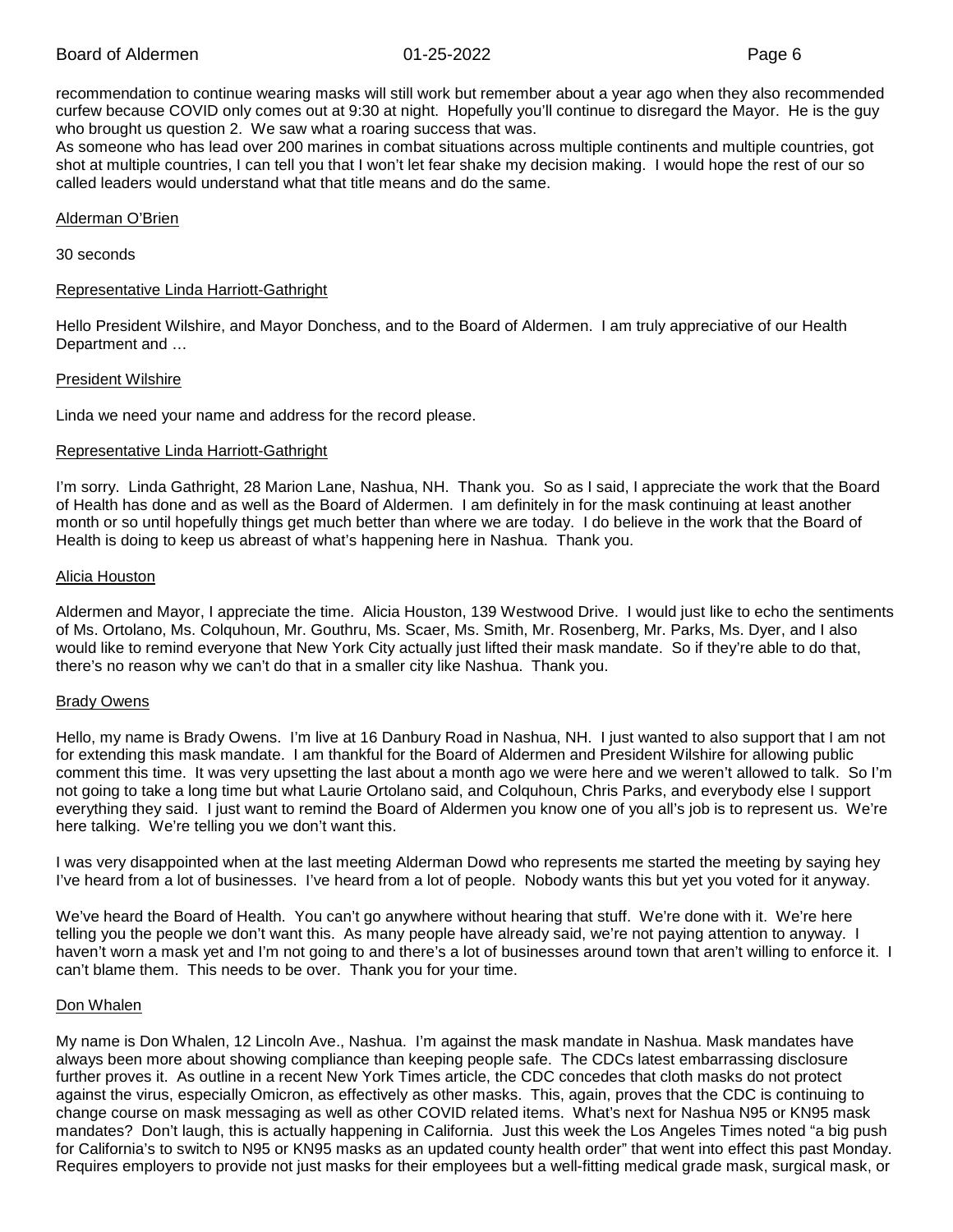higher level respirator such as N95 filtering face piece, respirator, or KN95. What's happening in California is real and not a TV show or movie. In other news just yesterday, the New York Supreme Court struck down the Governor's mask mandate for schools and public areas ruling that the Governor overstepped her authority. It's hard to believe that when it comes to masks, Nashua, New Hampshire, is more restrictive than the State of New York.

As everybody probably knows, the Omicron variant is extremely contagious. As early as December 20, 2021, the CDC warned that anyone with Omicron infection can spread the virus to others even if they are vaccinated or don't have symptoms which means that vaccinated Nashua citizens can not only catch the new variant but spread it too. Unless you never leave your house, you will probably either get COVID now or later. Most experts predict that COVID-19 will become an endemic disease after the pandemic phase. Once enough people have developed immunity to COVID-19 either through vaccination or infection. In other words, COVID-19 is expected to become a recurring disease like the flu. Masks have been largely political theater from the start. Back when Dr. Fauci and team promised we didn't need masks and then flip flopped and promised we did need masks. If you want to wear a mask, wear one. If you don't want to wear a mask, don't wear one. If businesses require masks for entry into their establishment, then that is their choice and people can choose to wear a mask or to go elsewhere. Masks should not be mandated. It should be an individual choice.

# President Wilshire

It looks like the end of our public comment period. Mr. Sewell.

# Al Sewell

Al Sewell, 5 Lincoln Avenue, Nashua. I am gratefully impressed and blessed to see that our elected officials have offered public comment at this point in time. I'm actually appalled and embarrassed and I think if you take a look at in all honesty the mistakes that we've made in the recent past of what you did not allow in recent history for public comment. I think you would take a look at that and honestly maybe perhaps admit that that's why you were elected in the first place. You're elected by the residents and citizens of Nashua to represent our interests. Clearly overwhelmingly if you look at the Facebook poll, or talked to people in the city that we live and that we all love, you would know and realize that people can make smart decisions and they typically do. If you follow the science and follow the numbers, the numbers are going downward and trending in the right direction. People can make the right decisions and my belief it's their personal decision of whether or not they want to wear a mask or not. We should not mandate it. Absolutely should not mandate it. Thank you for your time.

# **Barbara Villandry**

Good evening. Barbara Villandry, 127 Peele Road. I am in favor of extending the mask mandate as people are talking about the scientific statistics and what they know from scientists but not quoting the scientist. That doesn't match anything I've heard and I have watched a lot of news and a lot of medical people talking about this. It seems to me that the masks in fact do work and an extension for another month should reduce our rates and get us into summer when we can get out without the masks. So I urge you to vote in favor of extending the mandate. Thank you.

# Tim Sennott

Thank you. I'm sorry to drag out your time. Tim Sennott, 62 Underhill Street here in Nashua. I'd be remiss If I didn't come before you and speak to those of us you're hearing a lot of opposition tonight. You're hearing a lot of stories of people who will leave the city and do their business elsewhere. I'd just like to remind you that there are those of us whether they're here to speak or not that we'll continue to do business in the city regardless of whether or not this mandate is extended or not. I am one of those people. My family is as well. I live in this city and I care for this city. I care for the businesses here. Whether a mask mandate exists, I will continue to do my business here. I think there are many that are like me.

I'd also just like to speak to comments that I heard earlier regarding the effect on children. I care for my 7 year old son very deeply. As you know since the beginning of the school year masks have been mandated in our public schools. I've not heard one peep out of my son about wearing a mask during the day. Yes it's natural that we've had spread in the schools. They can't stay on all day. Children can't eat wearing a mask. There are other things they can't do wearing a mask. They can't drink water wearing a mask. Those are opportunities for spread but to date I have not heard my son make a peep out of it other than when I asked him if it bothers him to wear a mask. He told me Dad it's really not that big a deal. I'm going to continue wearing mine and I'm going to continue doing business here in Nashua. Thank you for your time this evening.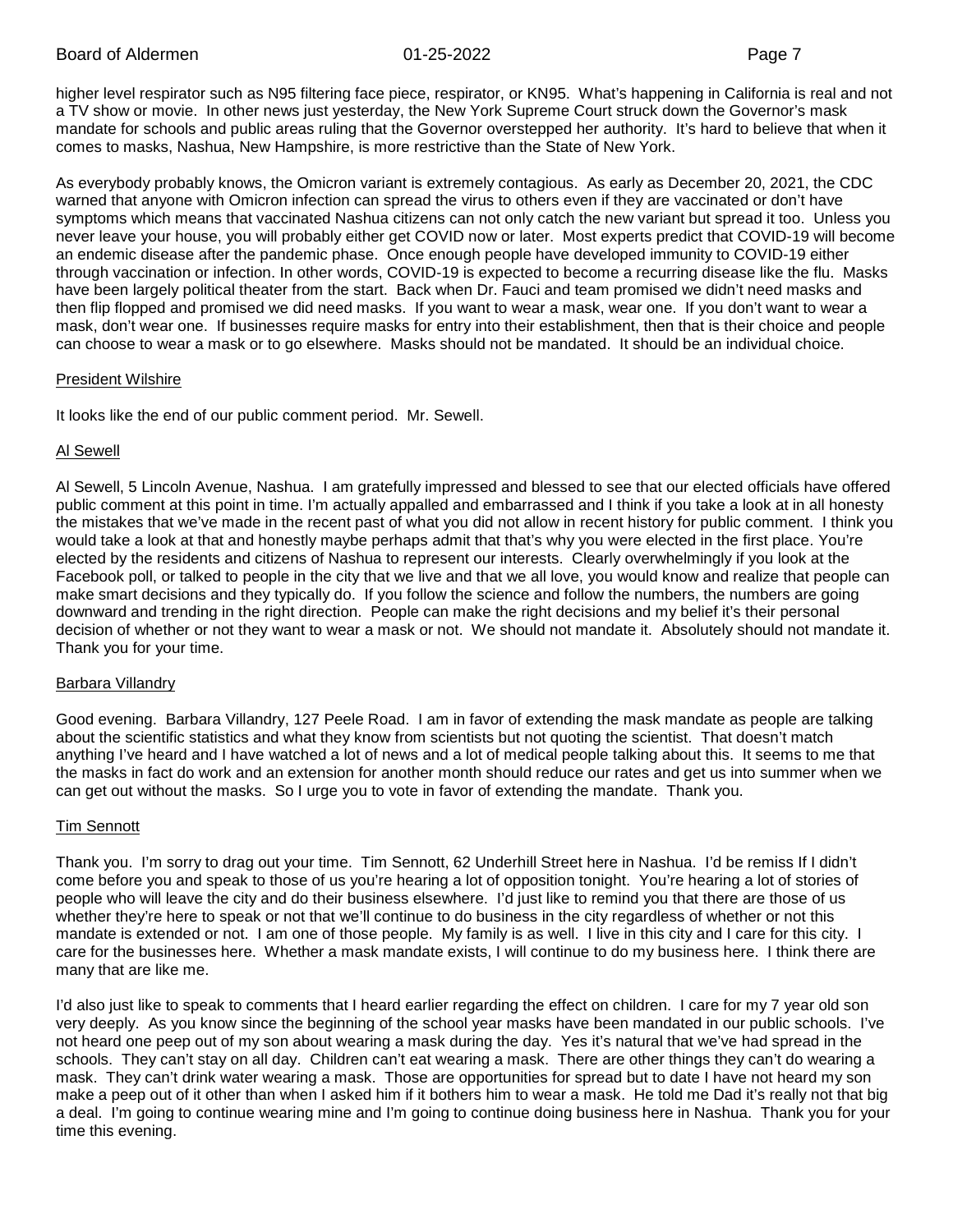# Tyler Ramrath

My name is Tyler Ramrath. I live at 34 Tufts Drive. A component to many government mandates is enforcement. If you vote for a continued mandate what you're saying to the citizenry is that you think it is moral for you all to dispatch armed men and women from the government who is trying to force or force a mandate to only protects those who choose not to be vaccinated or choose not to mitigate in other ways (inaudible) threatened by government agents over the wear of such a garment. I very well may defend myself for the means of lesser than or equal to that which is being used to threaten me. Thank you.

#### COMMUNICATIONS REQUIRING FINAL APPROVAL

- From: Steve Bolton, Corporation Counsel
- Re: Confidential Attorney/Client Communication

#### **MOTION BY ALDERMAN O'BRIEN TO AUTHORIZE MAYOR DONCHESS TO EXECUTE THE SETTLEMENT AGREEMENT FOR THE PURPOSES THEREIN CONTAINED MOTION CARRIED**

From: Lori Wilshire, President Board of Aldermen

Re: Amendment to Aldermanic Committees 2022-2023

# **MOTION BY ALDERMAN CLEMONS TO APPROVE THE AMENDED ALDERMANIC COMMITTEES 2022-2023**

# ON THE QUESTION

#### President Wilshire

I'd like to explain what happened here. When I was putting the committee assignments together, I didn't realize that three at-large members had to be on the Finance Committee and three Ward members. I didn't set it up that way. It was my error and so I spoke with the individuals that were affected by it and all agreeably to move this forward. It was my error and I appreciate both of you who were willing to accept the changes so I appreciate it.

#### Alderman Cathey

Thank you Madam Chairman. I would just like to echo your sentiments that I was one of the people that was asked to step down from the Finance Committee and it was completely voluntary and I was happy to do so so that we were complying with the affected ordinances. Thank you.

#### Alderman Lopez

I just want to observe for the public and for any just so the new Aldermen know, we can go to all the committees and some of us do. As an Alderman you definitely have a seat at the table. The Chairs are typically very respectful of people because the committee's function is to recommend things that in most cases the Board itself will vote on. The Finance Committee is a little bit different in that it has more of a workload but you can always attend. You can always pitch in if you need to.

#### Alderwoman Kelly

I actually just wanted to add on to that that you can attend but as a non-committee member you can't make motions or changes. You can only make recommendations or comments.

#### President Wilshire

Most committees will allow a non-voting member to ask a voting member to make a motion for them and that's acceptable as well.

#### Alderman Klee

Thank you Madam President. As a person who attends almost every meeting, I truly find it just helps me get all those because as they say, the work happens in committee and it makes me a little bit more knowledgeable when we sit through the horseshoe but not everybody has that time.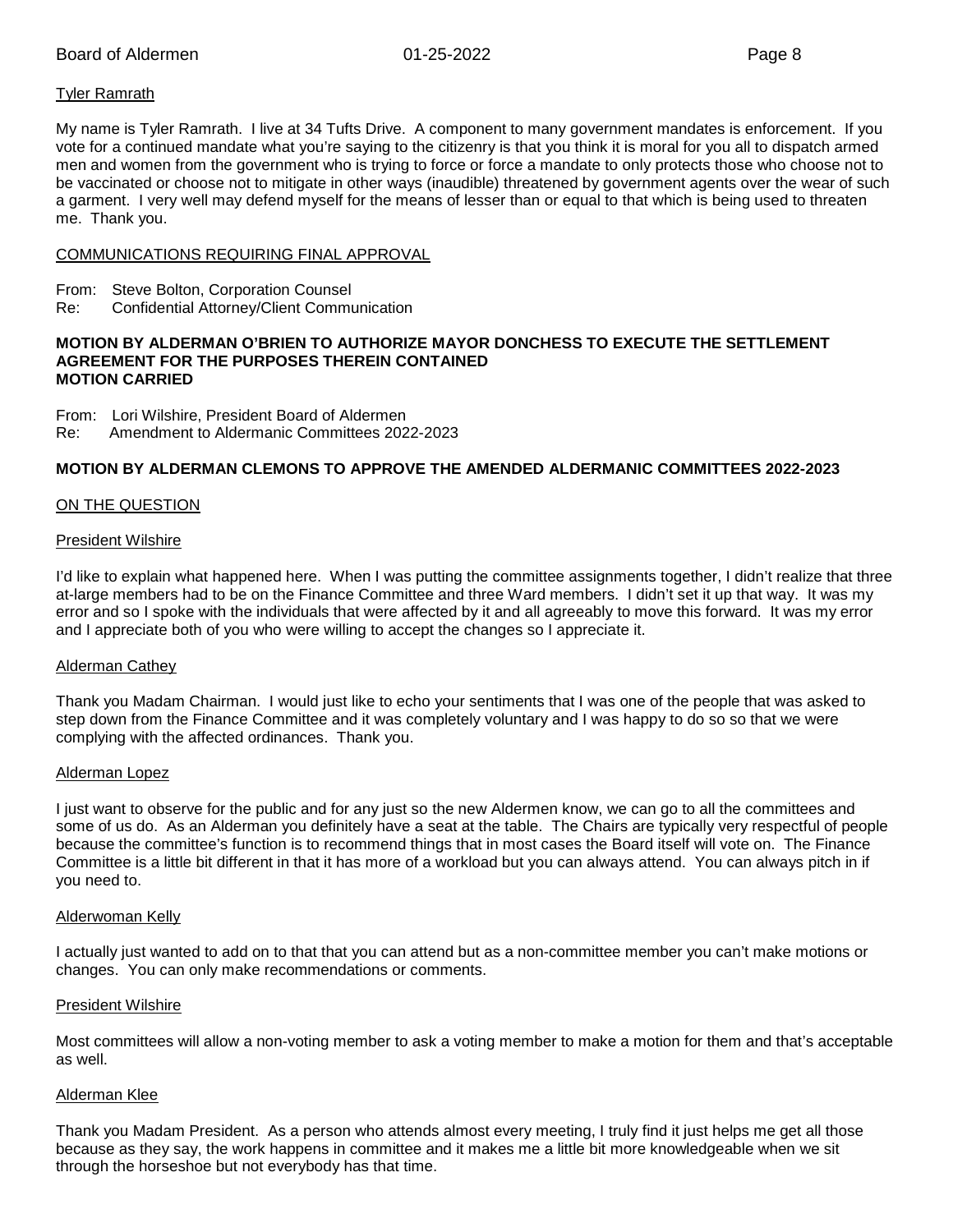# Alderman Comeau

Thank you Madam President. I don't necessarily have a problem with the revised committee assignments. I just wanted to say the other day Alderman Jette and I attended a kick off meeting for one of our liaison committees and I was disappointed to hear that in previous years they had very little involvement from their aldermanic liaisons. Just looking at the new assignments, it seems like there are a couple of Aldermen who have very heavy workloads, including their liaison committees. I just hope that they are able to perform the work that's required of all of those committees. If it's too much of a workload that maybe we can revise some of that down the road.

#### President Wilshire

Yes and the reason we appoint a liaison and an alternate is if the liaison can't make that meeting, then they would reach out to the alternate and say hey I can't make tomorrow's meeting are you available. We do the best we can to represent all the committees that we are assigned to but it's not 100 percent possible to always be there. I mean a lot of us work daytime and it's not always possible but we do our best. Thank you for that.

# **MOTION CARRIED**

PETITIONS - None

# NOMINATIONS, APPOINTMENTS AND ELECTIONS

The following appointments by the Mayor were read into the record:

#### Auditorium Commission

| Paul LaFlamme<br>28 Lutheran Drive<br>Nashua, NH 03063                     | Term to Expire: December 31, 2024 |
|----------------------------------------------------------------------------|-----------------------------------|
| <b>Cultural Connections</b>                                                |                                   |
| Shanta Bist (new appointment)<br>4 Cobble Hill Road<br>Nashua, NH 03062    | Term to Expire: February 28, 2023 |
| <b>Conservation Commission</b>                                             |                                   |
| Maureen Bourque (new appointment)<br>37 Jennifer Drive<br>Nashua, NH 03062 | Term to Expire: December 31, 2024 |
| Jedidiah Crook<br>52 King Street<br>Nashua, NH 03060                       | Term to Expire: December 31, 2024 |
| <b>Sherry Dutzy</b><br>18 Swart Terrace<br>Nashua, NH 03064                | Term to Expire: December 31, 2024 |
| Gloria McCarthy<br>65 Musket Drive<br>Nashua, NH 03062                     | Term to Expire: December 31, 2024 |
| <b>Brandon Pierotti</b><br>14 Lochmere Lane<br>Nashua. NH 03063            | Term to Expire: December 31, 2024 |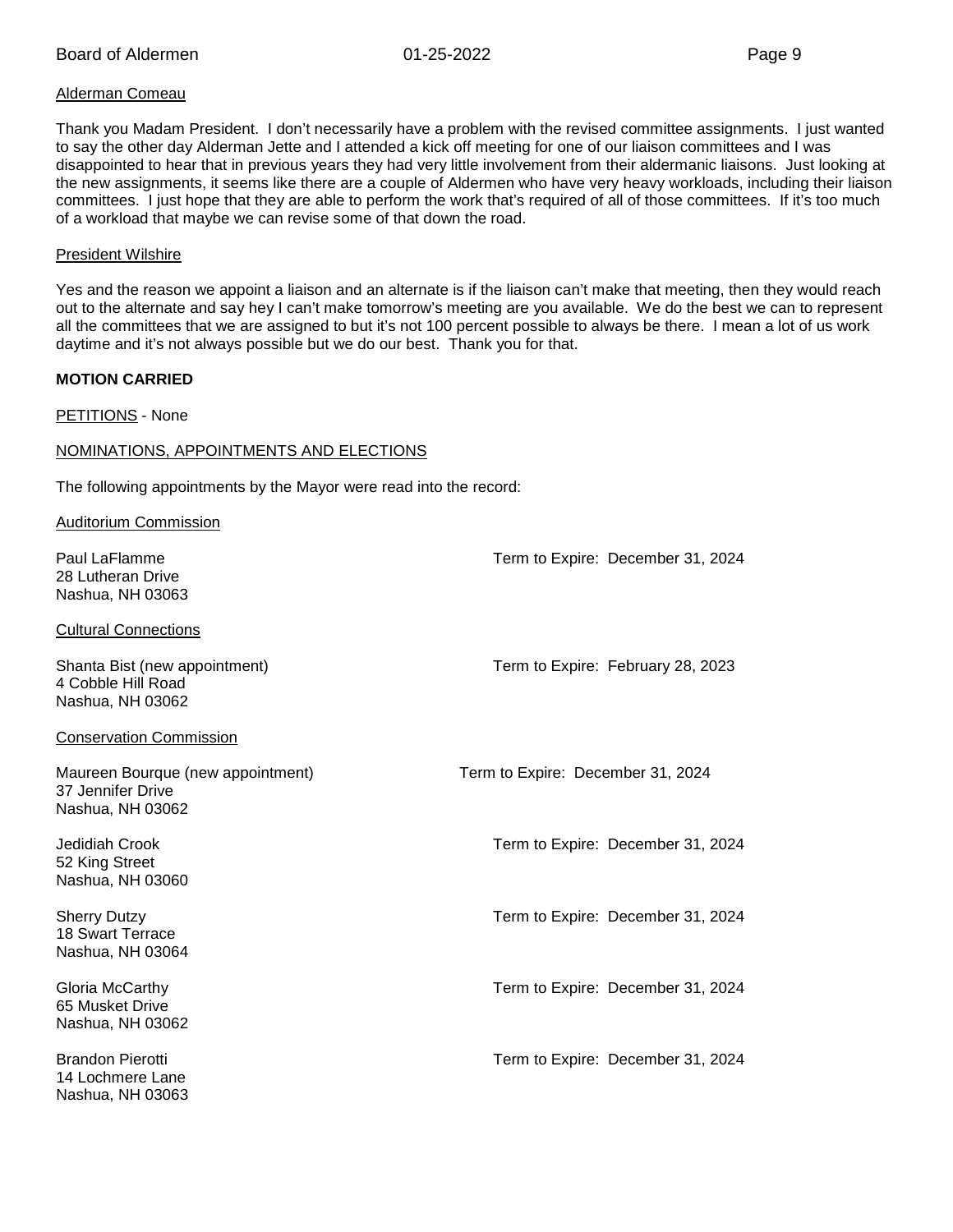| <b>Board of Aldermen</b>                                                                                                                                                                                                                | 01-25-2022                        | Page 10    |
|-----------------------------------------------------------------------------------------------------------------------------------------------------------------------------------------------------------------------------------------|-----------------------------------|------------|
| <b>Conway Ice Arena Commission</b>                                                                                                                                                                                                      |                                   |            |
| <b>Cheryl Lindner</b><br>Nashua, NH                                                                                                                                                                                                     | Term to Expire: Indefinitely      |            |
| Mine Falls Park Advisory Committee                                                                                                                                                                                                      |                                   |            |
| <b>Richard Gillespie</b><br>15 Spencer Drive<br>Nashua, NH 03062                                                                                                                                                                        | Term to Expire: December 31, 2024 |            |
| <b>Stacey Vignault</b><br>6 New Hampshire Avenue<br>Nashua, NH 03064                                                                                                                                                                    | Term to Expire: January 31, 2024  |            |
| <b>BPW Retirement System Trustees Committee</b><br><b>Business &amp; Industrial Development Authority</b><br><b>Tax Increment Financing District</b>                                                                                    |                                   |            |
| John Griffin (new appt. – replacing David Fredette)<br>Tyngsborough, MA                                                                                                                                                                 | Term to Expire: Indefinitely      |            |
| Alderman Lopez                                                                                                                                                                                                                          |                                   |            |
| I don't know who has the answer to this question, maybe the Mayor even the President. I was just curious what the<br>Auditorium Committee is and if it's the auditorium upstairs is that one that's in charge of fixing that one light? |                                   |            |
| <b>President Wilshire</b>                                                                                                                                                                                                               |                                   |            |
| I believe the Auditorium Commission is - well Mayor you can speak on it.                                                                                                                                                                |                                   |            |
| <b>Mayor Donchess</b>                                                                                                                                                                                                                   |                                   |            |
| They help to organize the Keefe Auditorium and schedule it and the like.                                                                                                                                                                |                                   |            |
| <b>Alderman Lopez</b>                                                                                                                                                                                                                   |                                   |            |
| Okay, well thanks for the clarification.                                                                                                                                                                                                |                                   |            |
| <b>Mayor Donchess</b>                                                                                                                                                                                                                   |                                   |            |
| It's headed by Dennis Schneider.                                                                                                                                                                                                        |                                   |            |
| There being no objection, President Wilshire accepted the Appointments by the Mayor as read and referred them<br>to the Personnel/Administrative Affairs Committee.                                                                     |                                   |            |
| REPORTS OF COMMITTEE                                                                                                                                                                                                                    |                                   |            |
|                                                                                                                                                                                                                                         |                                   | 12/21/2021 |
| There being no objection, President Wilshire declared the report of the December 21, 2021 Planning and Economic<br>Development Committee be accepted and placed on file.                                                                |                                   |            |
|                                                                                                                                                                                                                                         |                                   | 01/05/2022 |
| There being no objection, President Wilshire declared the report of the January 5, 2022 Finance Committee be accepted<br>and placed on file.                                                                                            |                                   |            |

**There being no objection, President Wilshire suspended the rules to allow for the oral report of the Budget Review Committee meeting held last night regarding Resolution R-22-001.**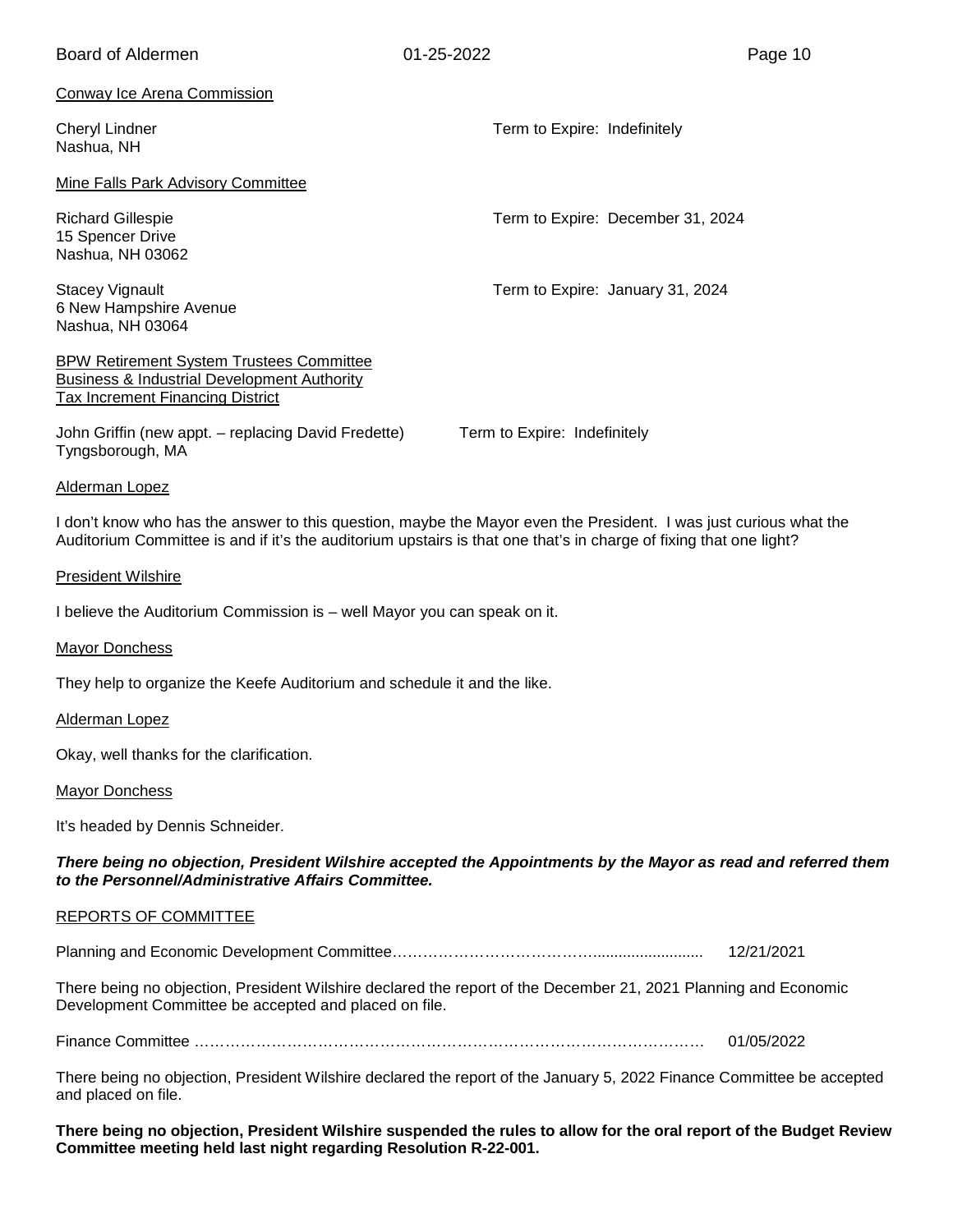# Alderman Dowd

Yes last night the Budget Review Committee met and we had a discussion and questions answered on Resolution R-22- 001 on a contract negotiation with the Nashua Board of Ed. Supervisors/Administrators. It was approved 5 to 2 in favor of recommending final approval.

#### President Wilshire

Thank you.

CONFIRMATION OF BOARD OF ALDERMEN AND MAYOR'S APPOINTMENTS - None

# UNFINISHED BUSINESS – RESOLUTIONS

#### **R-22-001**

Endorsers: Alderman Richard A. Dowd Alderman Patricia Klee Alderman-at-Large Melbourne Moran, Jr. Alderman Thomas Lopez Alderwoman-at-Large Shoshanna Kelly Alderwoman-at-Large Gloria Timmons Alderman-at-Large Lori Wilshire

# **APPROVING THE COST ITEMS OF A COLLECTIVE BARGAINING AGREEMENT BETWEEN THE NASHUA BOARD OF EDUCATION AND THE NASHUA ASSOCIATION OF SCHOOL ADMINISTRATORS AND SUPERVISORS, AMERICAN FEDERATION OF SCHOOL ADMINISTRATORS, AFL-CIO FROM JULY 1, 2021 THROUGH JUNE 30, 2024 AND RELATED TRANSFERS**

Given its second reading;

# **MOTION BY ALDERMAN DOWD FOR FINAL PASSAGE OF R-22-001, BY ROLL CALL**

#### ON THE QUESTION

#### Alderman Dowd

Yes today I sent out clarification on the questions that came up yesterday. I got the answers from Mr. Dan Donovan – the CFO of the School District. I hope that answered all the questions that were before us.

#### Alderman Cathey

Did we get clarification from last night's meeting on when the contract date the clock started ticking?

#### Alderman Dowd

I had a discussion with legal counsel today and the date of starts on the first reading. I believe 30 days will be up on February 11<sup>th</sup> if I have the date correct.

#### Alderman Comeau

Given that the 30 days starts on the date of the first reading, it would seem that we do have another Board of Aldermen full meeting before that deadline expires. If we were to wait until then, it gives the public an opportunity to review this as well as the Committee members last night. I know they got their questions answered but we haven't allowed the public time to review that and there may be additional questions that we don't know of yet. So it think it would be prudent given that we won't be in violation of that 30 days to wait until the next meeting for final passage.

#### President Wilshire

Further discussion?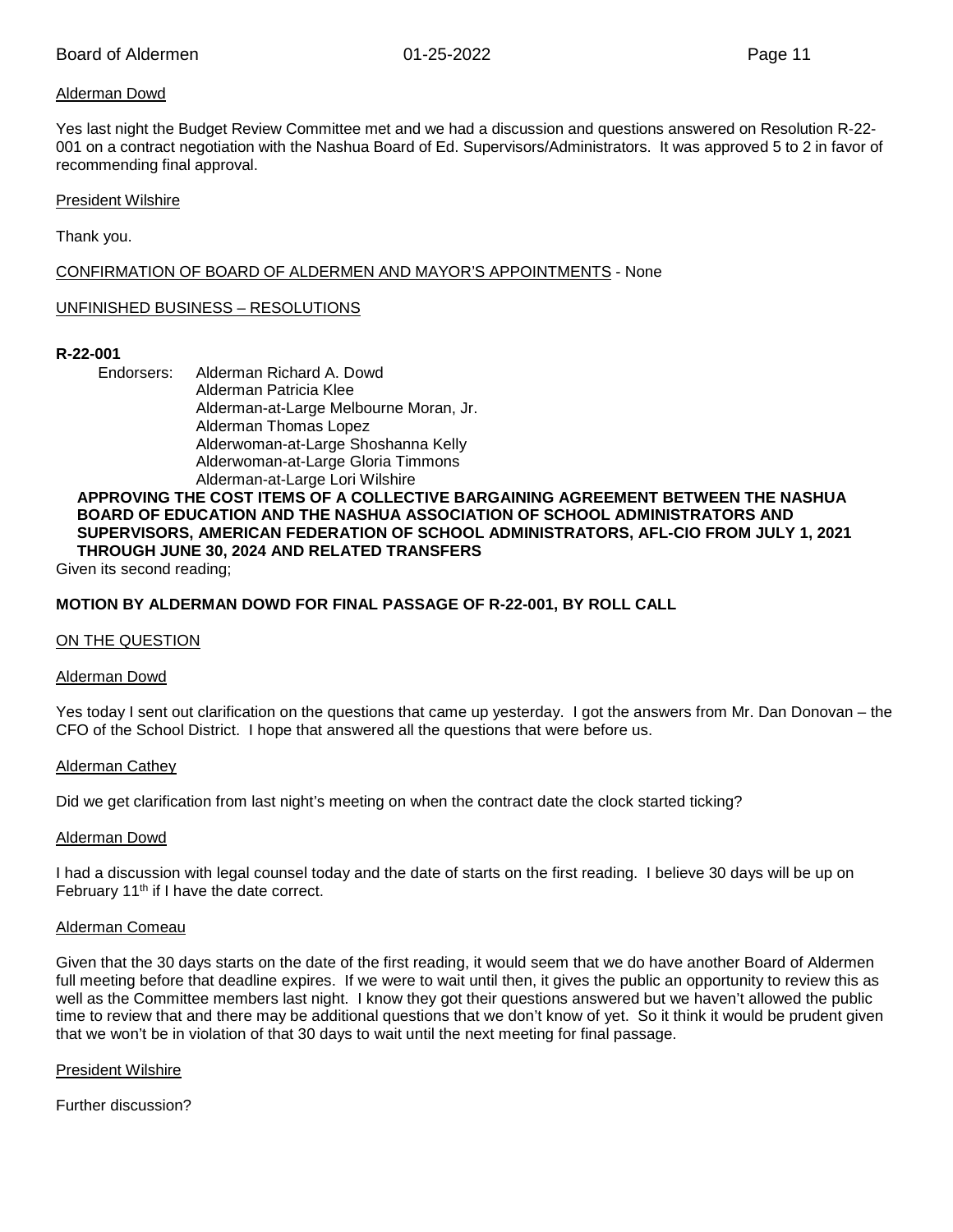# Alderman Sullivan

Thank you Madam President. I was going to make a motion to definitely postpone this vote until the February  $8<sup>th</sup>$  meeting just to get a chance. It's a big contract – give a chance to the Board. We just looked at it last night for the first time. We did get answers and since we are inside the window, I would like to make that motion to see if we could definitely postpone that vote until…

#### President Wilshire

Indefinite postponement means we're killing it.

Alderman Sullivan

I'm sorry – definitely postponement.

#### President Wilshire

You can definitely postpone it to a time certain, is that true? Thank you. Until February…

#### Alderman Sullivan

February  $8<sup>th</sup>$ . I want to make sure that we're inside the window so that this doesn't expire. Thank you.

# **MOTION BY ALDERMAN SULLIVAN TO DEFINITELY POSTPONE R-22-001**

#### ON THE QUESTION

#### Alderman Dowd

Again, just to reiterate that we're not in a position where we can renegotiate the contract. It's either a vote up or a vote down based on the cost of the contract. So I'm not sure what questions could be answered by the public that would affect this.

#### President Wilshire

So this is only debatable to the time of the consideration.

#### Alderman Comeau

Thank you Madam President. Just to agree with Alderman Sullivan, I think that we might not know what questions we want to ask yet because a lot of people haven't had time to review it. Again, some people saw this for the first time last night. I think that the definite postponement to the February  $8<sup>th</sup>$  meeting is prudent and will give us time to make sure that it's properly reviewed and vetted before we vote to pass it.

#### President Wilshire

Anyone else?

Alderman Clemons

Madam President, roll call.

A viva voce roll call was taken which resulted as follows:

| Yea: | Alderman Sullivan, Alderman Jette, Alderman Comeau, |  |
|------|-----------------------------------------------------|--|
|      | Alderman Gouveia, Alderman Cathey                   |  |

Nay: Alderman O'Brien, Alderman Klee, Alderman Moran, Alderman Lopez, Alderman Clemons, Alderwoman Kelly, Alderman Dowd, Alderman Thibeault, Alderwoman Timmons,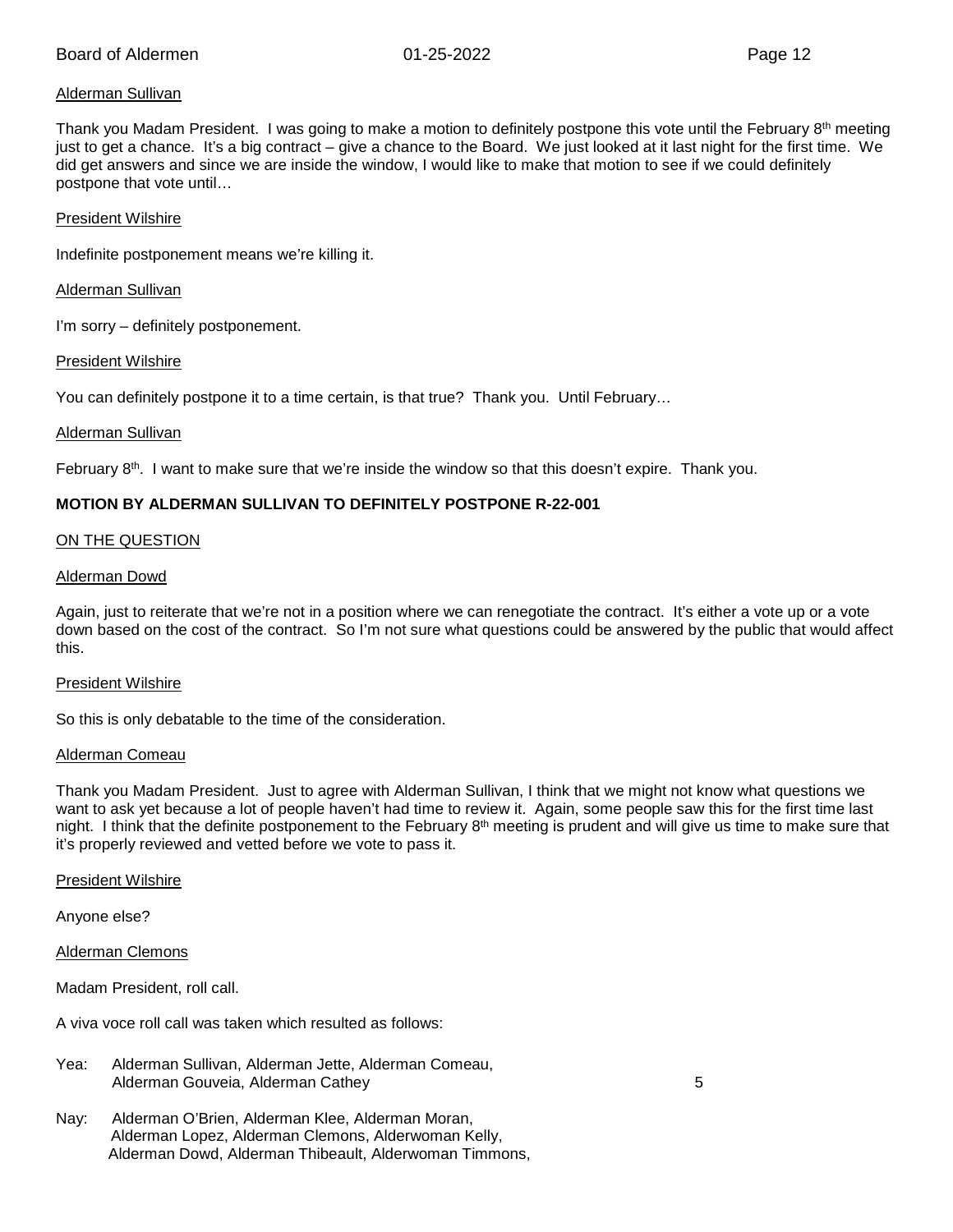Alderman Wilshire 10 and 10 and 10 and 10 and 10 and 10 and 10 and 10 and 10 and 10 and 10 and 10 and 10 and 10

#### **MOTION FAILED**

# **MOTION BY ALDERMAN DOWD FOR FINAL PASSAGE OF R-22-001 MOTION CARRIED**

#### UNFINISHED BUSINESS – ORDINANCES - None

#### NEW BUSINESS – RESOLUTIONS

# **R-22-004**

**Mayor Jim Donchess** Alderman-at-Large Michael B. O'Brien, Sr. Alderman Patricia Klee Alderman-at-Large Melbourne Moran, Jr. Alderman Thomas Lopez Alderwoman-at-Large Shoshanna Kelly Alderman Alex Comeau Alderman Richard A. Dowd Alderman Tyler Gouveia Alderman John Cathey Alderman Derek Thibeault Alderwoman-at-Large Gloria Timmons Alderman-at-Large Lori Wilshire

#### **RELATIVE TO THE ACCEPTANCE OF \$40,000 FROM THE STATE OF NEW HAMPSHIRE, DEPARTMENT OF SAFETY "STATE HOMELAND SECURITY GRANT PROGRAM" INTO POLICE GRANT ACTIVITY "2021 BOMB DETECTION TECHNOLOGY EQUIPMENT"**

Given its first reading; Assigned to the HUMAN AFFAIRS COMMITTEE by President Wilshire

#### **R-22-005**

Endorsers: Mayor Jim Donchess

Alderman-at-Large Michael B. O'Brien, Sr. Alderman Patricia Klee Alderman-at-Large Melbourne Moran, Jr. Alderman Thomas Lopez Alderwoman-at-Large Shoshanna Kelly Alderman Richard A. Dowd Alderman Derek Thibeault Alderwoman-at-Large Gloria Timmons Alderman-at-Large Lori Wilshire

#### **AUTHORIZING THE FILING OF APPLICATIONS AND EXECUTION OF GRANT AGREEMENTS WITH THE U.S. DEPARTMENT OF TRANSPORTATION FOR GRANTS UNDER THE URBAN MASS TRANSPORTATION ACT OF 1964, AS AMENDED, FOR FISCAL YEARS 2023 AND 2024**

Given its first reading; Assigned to the HUMAN AFFAIRS COMMITTEE by President Wilshire

#### **R-22-006**

Endorsers: Mayor Jim Donchess Alderman-at-Large Michael B. O'Brien, Sr. Alderman Patricia Klee Alderman-at-Large Melbourne Moran, Jr. Alderman Thomas Lopez Alderwoman-at-Large Shoshanna Kelly Alderman Richard A. Dowd Alderman Tyler Gouveia Alderman Derek Thibeault Alderwoman-at-Large Gloria Timmons Alderman-at-Large Lori Wilshire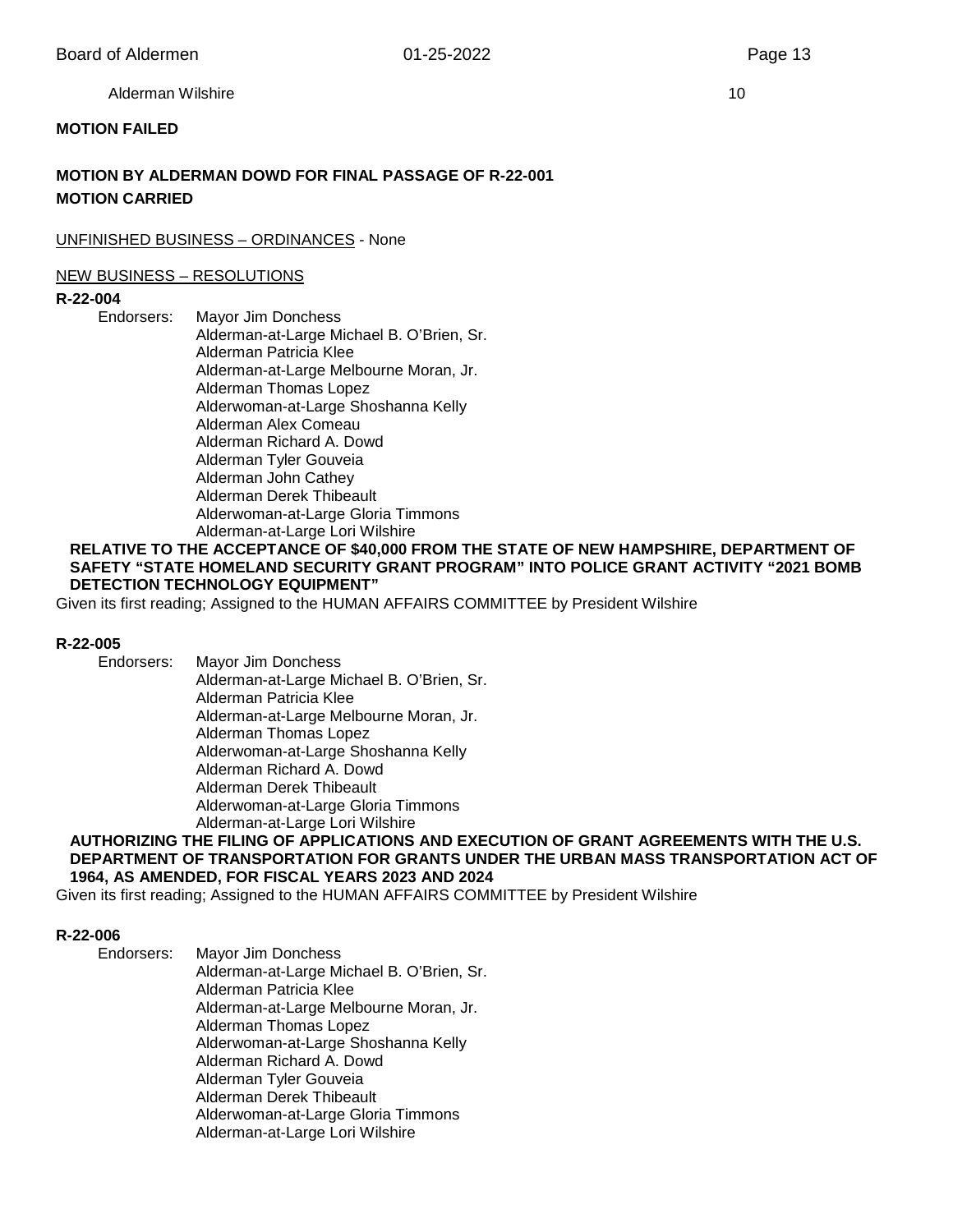#### **RELATIVE TO THE ACCEPTANCE OF AN ADDITIONAL \$377,873.50 FROM THE STATE OF NEW HAMPSHIRE, DEPARTMENT OF HEALTH AND HUMAN SERVICES INTO TRANSIT GRANT ACTIVITY "FEDERAL TRANSIT AUTHORITY ("FTA") OPERATING GRANT"**

Given its first reading; Assigned to the HUMAN AFFAIRS COMMITTEE by President Wilshire

#### **R-22-007**

Endorsers: Mayor Jim Donchess

Alderman-at-Large Michael B. O'Brien, Sr. Alderman Patricia Klee Alderman-at-Large Melbourne Moran, Jr. Alderman Thomas Lopez Alderwoman-at-Large Shoshanna Kelly Alderman Alex Comeau Alderman Richard A. Dowd Alderman Tyler Gouveia Alderman Derek Thibeault Alderwoman-at-Large Gloria Timmons Alderman-at-Large Lori Wilshire

#### **RELATIVE TO THE ACCEPTANCE OF \$98,250 FROM THE STATE OF NEW HAMPSHIRE, DEPARTMENT OF HEALTH AND HUMAN SERVICES INTO POLICE GRANT ACTIVITY "FY2022 COVID-19 VACCINATION AID GRANT"**

Given its first reading; Assigned to the HUMAN AFFAIRS COMMITTEE by President Wilshire

#### NEW BUSINESS – ORDINANCES

# **O-22-003**

Alderman-at-Large Melbourne Moran, Jr. Alderman Patricia Klee Alderman Thomas Lopez Alderman-at-Large Gloria Timmons Alderman-at-Large Lori Wilshire

#### **RELATIVE TO REQUIRING FACE COVERINGS THROUGH FEBRUARY 28, 2022**

Given its first reading

#### **MOTION BY ALDERMAN O'BRIEN TO SUSPEND THE RULES FOR A SECOND READING OF O-22-003**

ON THE QUESTION

Alderman Lopez

How does this work with sponsorships?

#### President Wilshire

Oh, you can sponsor. Do you want to be added as a sponsor? I'll take co-sponsors before that.

Alderman Lopez

I was just always confused.

#### **MOTION CARRIED**

#### **O-22-003**

Endorsers: Alderman-at-Large Melbourne Moran, Jr. Alderman Patricia Klee Alderman Thomas Lopez Alderman-at-Large Gloria Timmons Alderman-at-Large Lori Wilshire

**RELATIVE TO REQUIRING FACE COVERINGS THROUGH FEBRUARY 28, 2022**

Given its second reading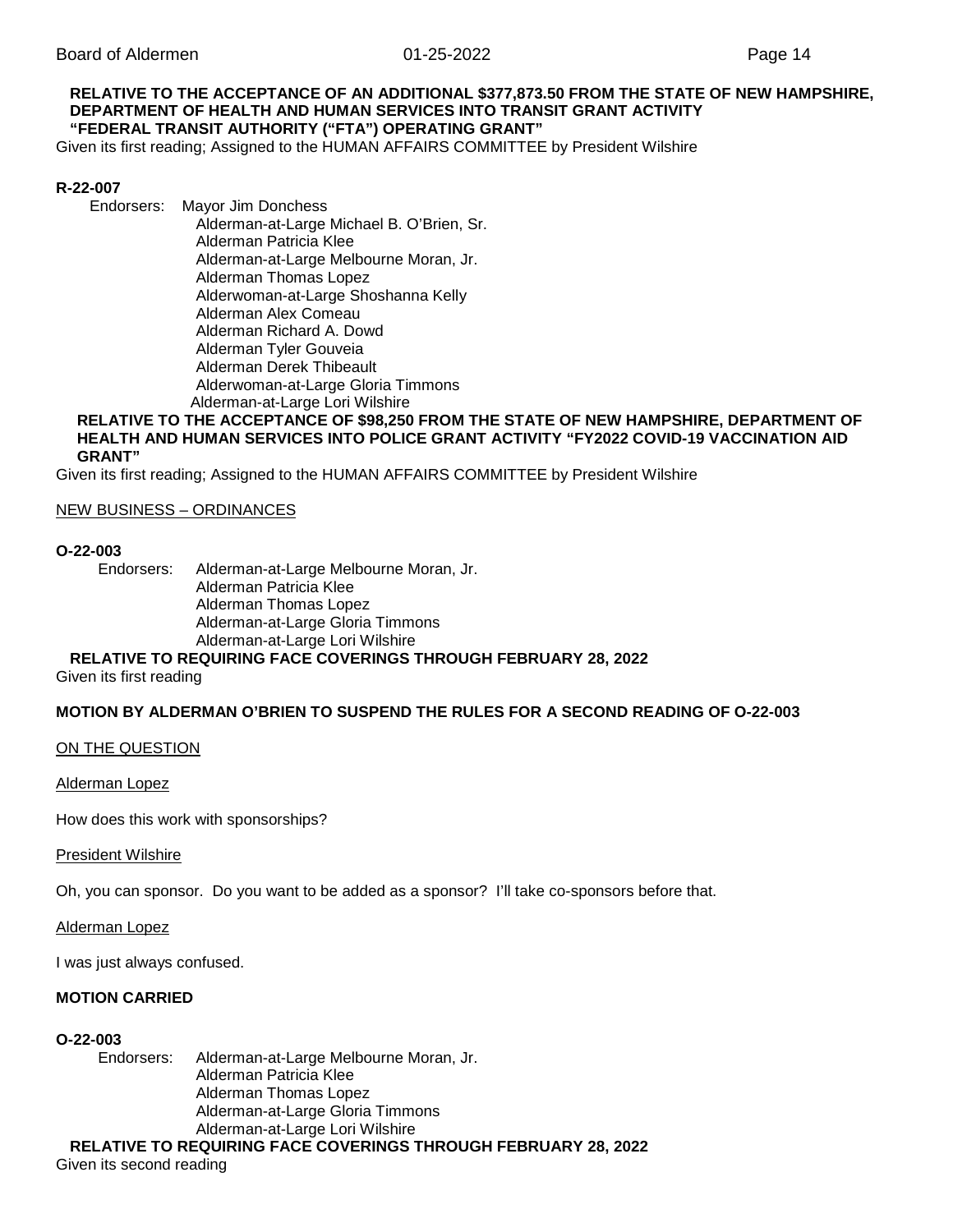# **MOTION BY ALDERMAN O'BRIEN FOR FINAL PASSAGE OF O-22-003**

#### ON THE QUESTION

#### Alderman Clemons

Roll call please.

#### Alderman Moran

Thank you Madam President. I was fortunate enough to join the Public Health meeting as an alternate because Alderwoman Timmons could not attend. We heard some data from the doctors at the local hospitals and the medical staff. This seems like a very pragmatic ordinance to temporarily extend this for thirty days. I will have to acknowledge everyone that spoke on both sides, I think it is very important that the public have public input whether you agree with something we do or not. I think public dissent is American and we should be doing that as much as we can. We may not always agree, but we need to listen to each other.

Masks and COVID for me is very personal. I lost my father to COVID. He was 52 years old. So I take any precautions as you can as serious as possible. With that being said, I also understand that the medical community is not always right and I am part of the medical community. I'm a healthcare worker. Sometimes we have a tendency to have a white coat mentality and we tell you what is right and we don't take into your opinion. Fortunately science is pretty black and white. Yes the efficiency of cloth masks is not as effective as N95 but we're trying to do something to relieve the burden of our healthcare workers in the hospitals.

I can say that it seems like that the endemic is in sight and that we all want to get back to living as normally as possible without masks. I believe that and I hope this is the first and only vote that I would make to extend this mandate given the data that I've been seeing and that I can read and understand myself without having the Board of Health explain it to me. We are going to have a sharp decrease very soon but I do think the current decreases that we are seeing are in part due to these masks that we're wearing today. That's all I have. Thank you.

#### Alderman Lopez

I've been volunteering with the United Way to help the hospital workers that need to be tested in COVID because they're spread very thin. They're already being supplemented by FEMA doctors. They're already being supplemented by National Guards people. They're struggling too. I empathize with the healthcare workers that have to make decisions about what risk to put their families in while continuing to practice their careers and work in their practice. I hear and see many healthcare practitioners considering different areas of work opportunities to be educators, opportunities to work in healthcare fields that are a little bit more voluntary, particularly hospital workers that are being pushed very hard. As difficult as COVID-19 has been on all of us, it has been very difficult for hospital workers who didn't get a summer off, didn't get that return to the way things were we all enjoyed when our community transmission was low. They've been working throughout the whole year wearing mask their whole shift – sometimes 24/7 depending on what roles there are.

I know multiple residential care facilities have created an isolation model where staff have been recruited to stay on site for two weeks or one week at a time to minimize the number of people coming in and out of those sites. That comes with it some financial opportunity but also some serious personal sacrifice. I think the medical community has been doing as much as it possibly could to offset the impact of the COVID-19 epidemic. I think as politicians, we probably could have done more many, many opportunities and many, many times if we'd known, if we had better perfect information, better insight. What we do have, we use.

Scientific data is helpful in predicting outcomes and theoretical models. We rely on those for everything from testing the weather to organizing mass transportation. Those models say or have said that we were going to see the surge that we saw in January due to holiday in home interactions and we did. The onset of Omicron did start to coincide with that but there was a prediction that it could get much worse, much faster if we didn't intervene so we did. We did implement the mask mandate.

In the original legislation for the mask mandate that we're discussing tonight, the Board of Health did reserve the right to revisit it in February because the models show that there was likely the possibility that this surge wouldn't be low enough that it couldn't just return. So as usual, we have the choice between us to stop or keep going. Do we stop what's working and potentially let a resurgence happen, let our hospitals face even more overwhelming, oversubscribing I think that was used in the Board of Health meeting, or do we just assume that everything will go away like a miracle. I don't see miracles. I think we need to do everything we can to protect the people that we love. I think we need to do everything we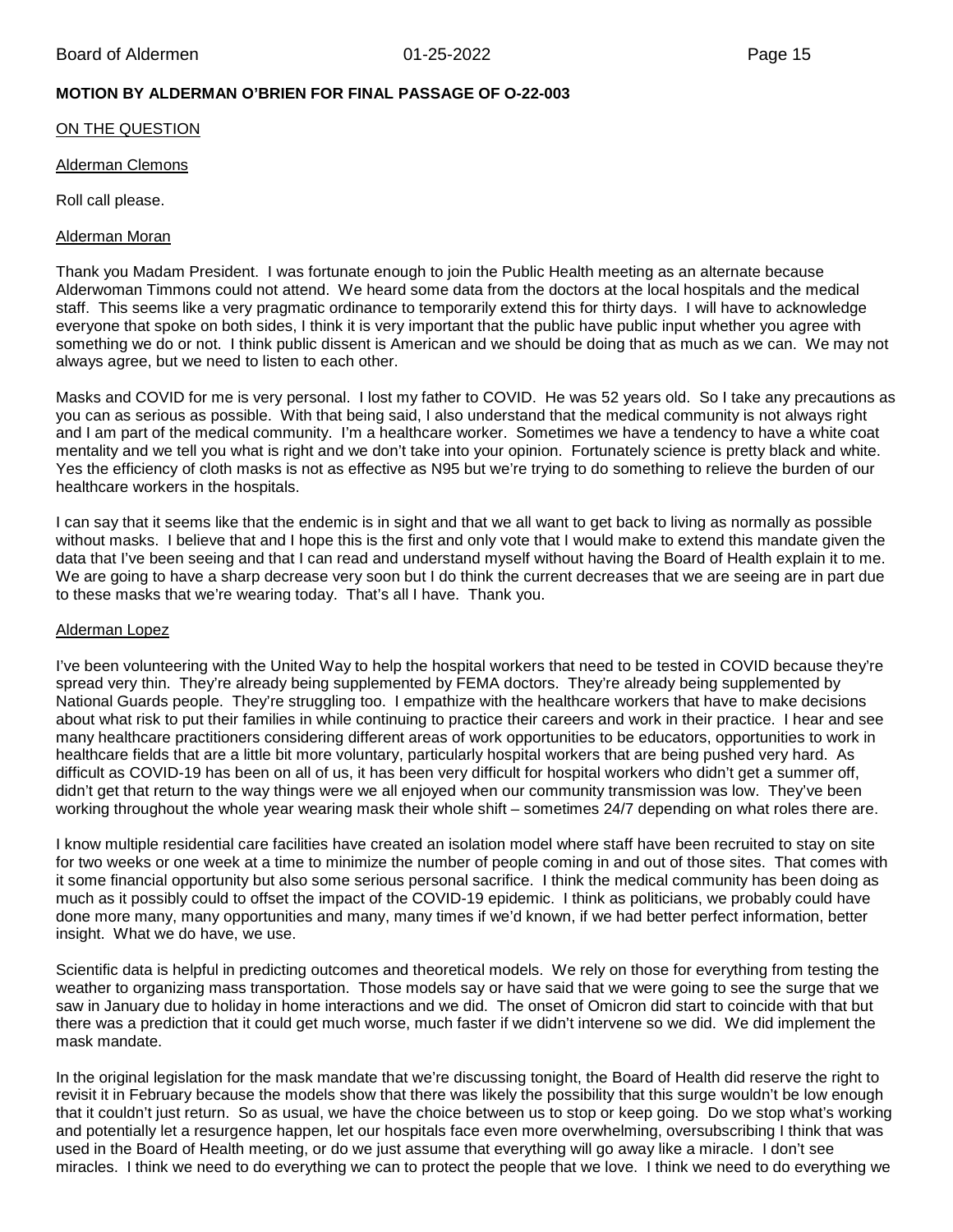can to protect people we don't know. If that means wearing a mask, I think many people will chose to do that because of the leadership that the city shows. There will always be people who will not follow laws. We don't make laws for people who are going to break them unless we're specifically trying to target them with penalties. Most laws are designed for people who are going to follow them out of a sense of responsibility to their city and a sense of responsibility to their community. So while we did hear from some people tonight who are unwilling to follow rules unless the agree with them, we also heard from a lot of citizens who are willing to do what is necessary to help other people and who will abide with uncomfortable situations if necessary.

#### Alderman Jette

Madam President would it be in order – I noticed that the Chairman of the Board of Health is here. Would it be in order to allow him to explain to us why the Board of Health is recommending that we extend the mask mandate?

#### President Wilshire

Dr. Storace are you willing to give a few minutes since you are here?

#### Dr. Anthony Storace

Good evening. Thank you for allowing us to be here. One of the things running it across and I think is important is the fact that this is something unique that has never happened to us at this magnitude. Yes this managed to kill a lot of different people but times were different, techniques, education was minimum. We're writing this book as we're going. I apologize if there's a lot of confusion because there's a lot of confusion for us too as well as we listen to information coming down. I apologize. There's probably been a lot of politics involved in it as well but we and science don't like that at all.

I can tell you that the masks do work. I've worn one for 40 years – 10 to 12 hours a day. I've never had a patient say hey doc take it off it doesn't work. It does work. Yes the Omicron and the Delta particles are small and can get through but one of the things that all of us wearing the mask help protect is it knocks down most of them and that helps us.

I'll also bring your attention, without naming names, the last time we were here one of the Board of Aldermen came down with COVID. I think that that was the only person, and you can correct me if I'm wrong, but I believe truly it was because we were all wearing masks. Yes how did we get, how did he get it, I don't know. I don't go home with him. I don't watch him. He's not on surveillance. We know that this last variant – and there's other variants out there – but luckily it looks like they're dying out. This last variant had the bad news extremely infectious. The good news, not as (inaudible) as Delta. The vaccines that we gave out who I've know many people who have been vaccinated who have gotten Omicron. So that happens. I know one person in particular personally who's gotten COVID three times. I personally think he should be a study model for the case. While that's true but each one of those cases was verified by a nucleic acid test which is very, very sensitive to what is going on.

So we know it's there. We predicted the surge. We were getting tired. We got a little bit lax. We went out and partied at Christmas and Thanksgiving and we told you there would be a surge and even a spike on top of the surge. They were thinking that by mid-January based on the models from the University of Washington, also from John Hopkins, thought that this would kind of crest in our area by the second weekend of January. Now they're predicting it's more like the first weekend in February. Yes if you go on the CBC website and you look at the graph, you'll see we're coming down. When you look at those graphs, you have to remember it's also like looking at a stock graph. Is it going down? Should I buy? Oops is it going back up or is it flattening out? We don't know. We just don't know. We're hoping it's going in the right direction. The bad news is it's not going in the right direction fast enough that we feel comfortable saying take the masks off, we can go ahead, there will still be some spread but it will be reasonable.

One of the things we feel the masks have done significantly is help the hospitals and we know that that's a problem. We have National Guards in our hospitals here in Nashua filing in for people. It's been a tough road as Mr. Lopez has talked about. Yes there's financial gain but there's a huge personal price you have to pay when you work those hours under that kind of stress, etc., etc.

I'm not a pediatrician so I can't answer any of your questions regarding the schools. The school mandates for masks come from the School Department. I have some of the staff here who'd be more than happy to share the data if you're data driven. If you're tired and you don't want to hear it, that's okay too. I understand. I look at the data every day. Like I've said last time, studying for infectious disease for the last two years just to try to keep up and watch the changes. One week we hear one thing. The next week we hear something totally different or a variation on that. That's the book being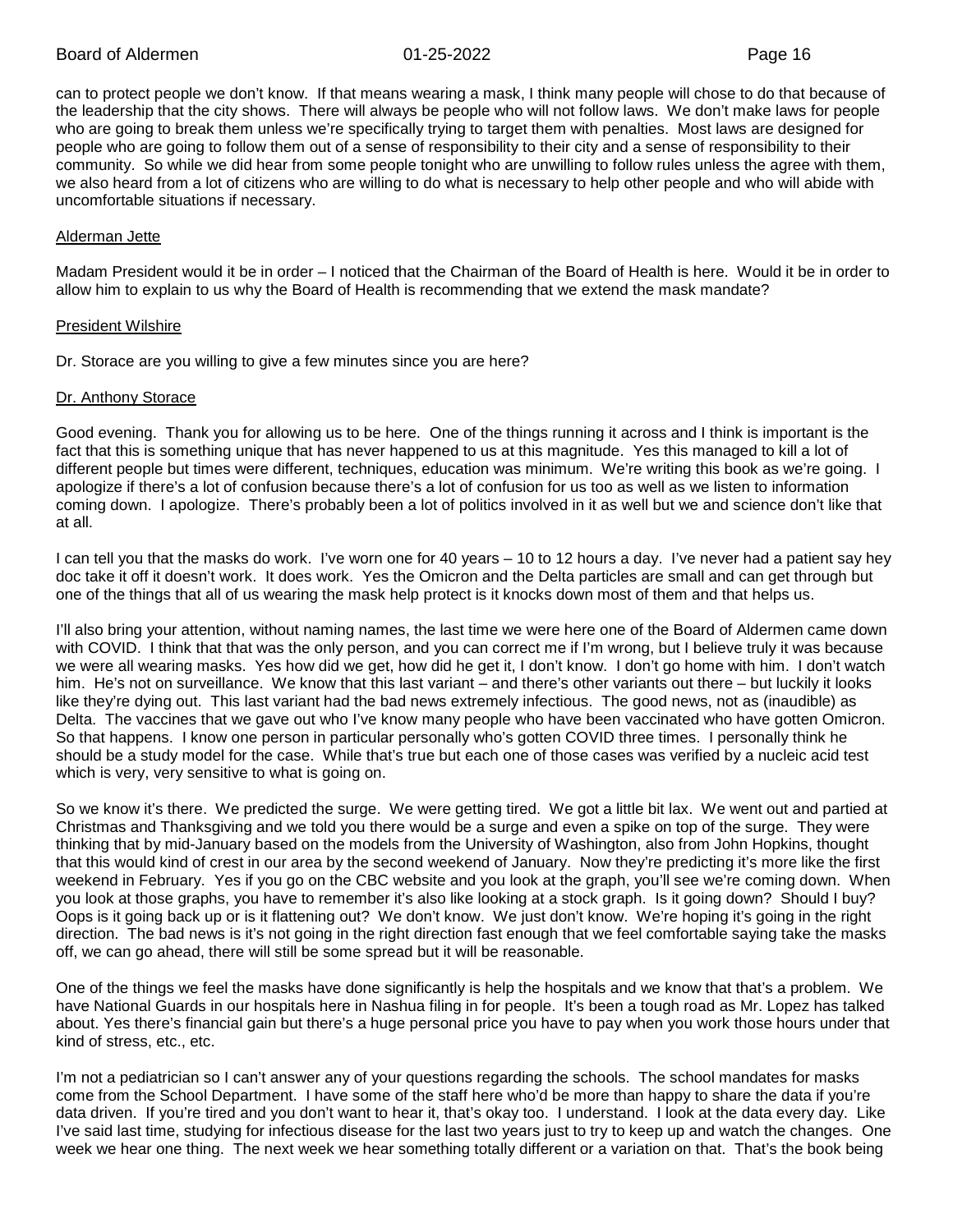written and the sound you hear is the person erasing what was just said the last week before. Again, it's changing. Any questions you might have? Thank you for consideration. Again if you want to hear from the staff, please.

#### Alderman Klee

Thank you Madam Chair and this question may be for Corporation Counsel. I've gotten a lot of phone calls relative to the previous mandate and this is basically just an extension of it. Defining businesses and so on and did that also include churches and private schools within the city limits obviously?

#### Steve Bolton, Corporation Counsel

We in the Legal Department have discussed this and we believe it would not include churches or would include private schools.

#### Alderman Klee

Thank you.

# Alderman Comeau

Thank you Madam President. In preparation for the meeting tonight, I have been doing a lot of thought to the term "representative government" and how to interpret that. I know it's not feasible or practical to entertain the idea of sending every ordinance and resolution to the public for a vote every time that we discuss something so they depend on us to do that for them. There's basically two ways that I've come up with that you can look at that. The first is that they ask somebody to go and make their decisions for them and the second possible interpretation is that they ask somebody to go deliver their voice. So which one are we? I think that it's probably both. The right answer to most things is it's in the middle. It's both. It depends on the situation. If there's a topic that we're debating that we feel that the public is 50/50 on, I think they expect us because they voted for us to vote our conscious, our ideals, and our values.

However if there's a topic that's overwhelmingly lopsided, I think that we're doing a disservice to the public when we ignore their very loud voice. So I've done a little bit of looking at some of these numbers and I know that we all get the same e-mails. So we've all been reading them over the last week or two. Over 90 percent of the e-mail correspondence that we've gotten is for us to vote no on this. I personally have received 100 percent of the correspondence to my personal e-mail that was asking us to vote no on this. I kept track of the speakers tonight. It was about 70 percent against and I did do a very, very informal poll on the Nashua Scoop which is the largest social media site in Nashua. They have membership from every ward, of every political belief. They are roughly 50 percent larger than the next largest group with 15,000 members and over 70 percent of the respondents to that poll are opposed to this mandate with hundreds of responses in the last 12 hours.

I think that it's our responsibility as public servants to serve the public. I'm not going to debate whether masks work, or the science, or anything like that because I'm wildly unqualified to do so. We've been asked to represent the public and it's very clear what the public wants. I don't think there's any debate about what the majority of the public wants us to do and it's our responsibility to do that. Thank you.

#### Alderwoman Kelly

Thank you. I actually wanted to start out the gentleman from the Board of Health really did an incredible job and you started off by saying I'm sorry. I just wanted to say thank you not just for serving but for really putting out why you put this ordinance in front of us.

It's going to come as no surprise to anybody that I support this. I support our health workers. I support our Board of Health and the job that they are asked to do. They are experts in their field and they are here like any other department head whether it's the Chief of Police, the Chief of Fire. If they're telling us that this is the appropriate thing to do, then I 100 percent am going to be backing that. Thank you.

# Alderman Dowd

Yeah I'm just going to make a couple points. One is I don't think anybody likes wearing masks. I think if you took a vote, nobody likes wearing masks. So that's a given. I know I don't like wearing masks. However, a couple of points. One – we had a big scare. We had a family gathering and one of my 12 year old granddaughters came down with COVID. It put the whole family in lockdown. Fortunately she had been fully vaccinated and it was a mild case. No one else came down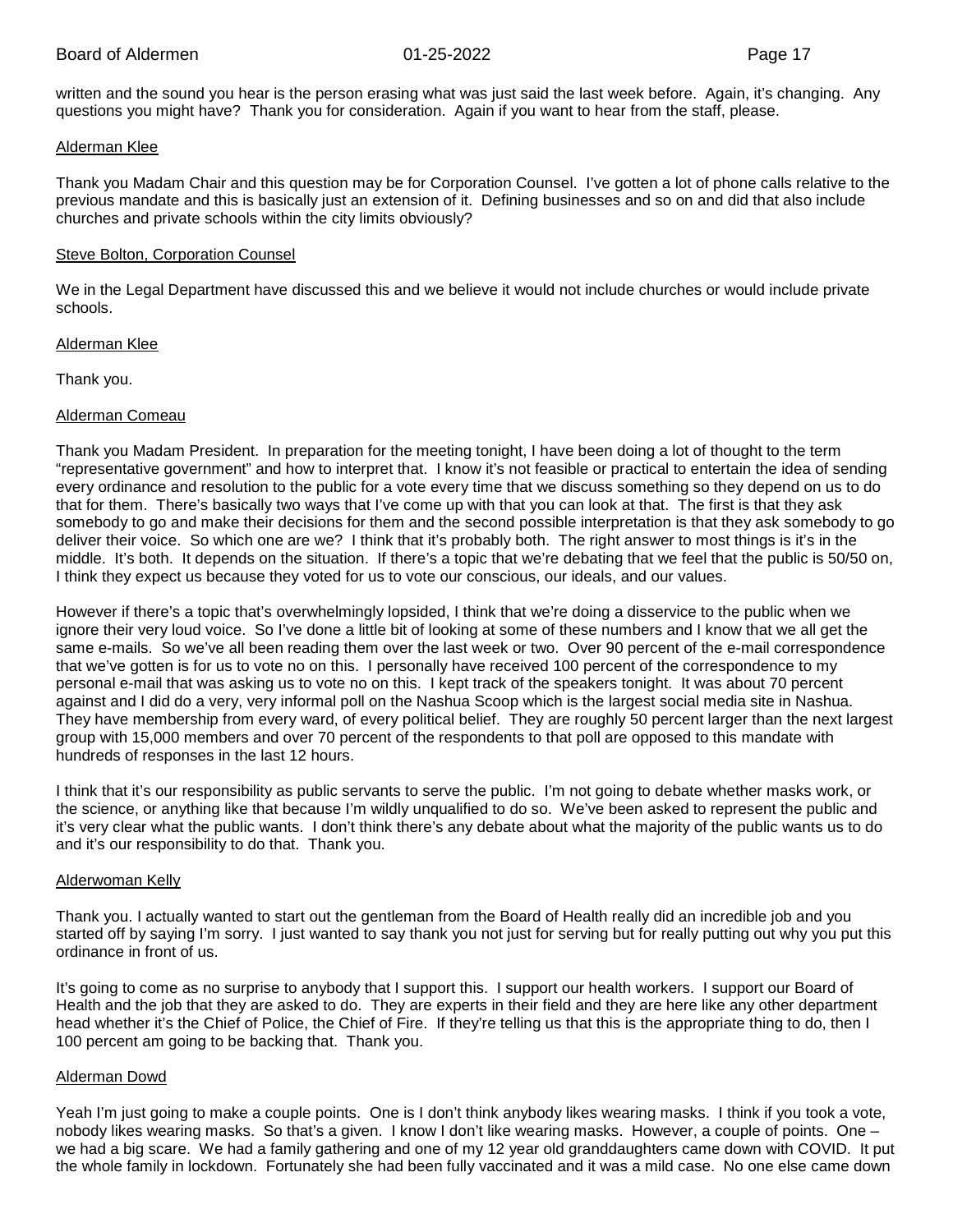with it in the family and they were all tested. The big concern was one of my daughters has a 3 year old and a 1 year old that were exposed. That really concerned the heck out of me because they're susceptible and for them to get sick, and go in the hospital, and god knows what can happen. That scared the heck out of me.

I've always said that if we're not going support our Board of Health, why do we have them. They're making recommendations to extend. I wish we could extend it for only two weeks and see what happens, but they're asking for a month. I would hope at that point in time the trend is coming down. The reason New York is coming off the mandate is because they're trend is down. They have turned the corner. We haven't.

The other thing is recently I've had the opportunity to talk to several physicians – most of them at Dartmouth Hitchcock. They all say please keep the masks for now. When we're at a point where we see the numbers coming down, then we can terminate it. I wish we didn't call it a mandate. There are no police going around trying to arrest people for not wearing a mask. The people that are talking against masks, they're not going to wear them anyway. That's up to them. They won't wear them. The people that are currently wearing masks even with or without a mandate are going to keep wearing masks. So it's just more of the Board of Aldermen's supporting the Board of Health and making a stand that says we're concerned about COVID. We're concerned about our hospitals being loaded and overworked. So I will be supporting this.

#### Alderman Gouveia

Thank you Madam President. It's been very clear to me. Ward 1 has spoken loud and clear against the proposed ordinance for various reasons whether it be over a call, text, or in person, at the grocery store I've talked about this. I think the big thing that I was hearing from a lot of the constituents was there's no enforcement. What is the point of an ordinance without enforcement? It sounds almost useless to me. As it's been said, people who want to wear mask are going to wear one with or without this mandate. People who do want to wear one are going to wear it with or without this mandate. For those reasons, I will be against the ordinance tonight. Thank you.

# Alderman Thibeault

Thank you Madam President. I just want to first off say are we really masking 2 year olds? I hope we're not masking 2 year olds. So I'm going to vote for this extension on mask mandate. I don't like masks and to be honest and pardon my language, they suck. I hate them. I hate coaching basketball in them. I hate coaching baseball in them. They're awful but my vote is not out there to control people's health or their political agenda. It's a compassionate vote based on the advice of the Board of Health that has doctors that we trust. When I see a medical professional even though I don't agree with them and I don't because they call me obese, but I have to trust that what they're telling me is accurate and they're trying to help me. Like Alderman Dowd said, what do we have them for if we're not going to take their advice?

We've heard a couple of Aldermen say about their Ward. Well my Ward, I'm getting 99 percent to my personal e-mail – maybe 95 percent – saying that they actually want the mask extension. We support the people of Nashua but there's 90,000 people in Nashua. There's not 300 people on Facebook, or 50 e-mails coming to us, there's 90,000. How many 80 year olds are on Facebook and how many of them do we have in the city? They're not voting. They're not voting anywhere. We've got to protect them as well. They're people. There's probably a lot of 17 year olds that aren't on the Scoop or these other Facebook pages taking informal polls. We have to protect everyone and we have to be here for everyone not just people voting on these polls. I thank you to Ward 8. Their e-mails have been extremely respectful even if the few that have said that they do not want an extension have been extremely respectful and I thank that. Some of the ones coming from to us generally have not been as nice.

If we do not extend this mask mandate, it doesn't impact the schools. That's a completely different unit. The Board of Education has to follow that. So we won't be changing that. City Hall's not going to be changing. A lot of businesses will keep their employees masked up. If they have to be masked for 8 hours a day, I don't know why going to Shaw's for an hour and a half is such a deal for us to put on a mask. I really don't. Again, I'm not having anybody tell me politically how to vote. I'm voting my conscious based on what my Ward wants, and what I believe they want, and what I believe the Board of Health is telling us. Again I'm not going to debate the science of it because you can go down and pretty much find anything on the internet that you want. The numbers did go down in schools this week a little bit and I'm hoping that that means there's going to be a change soon that we see these going down and we can actually get rid of the masks hopefully. Hopefully at the end of the four weeks. I also agree with Alderman Dowd about I wish we could address this in the next meeting as well if numbers go down. Maybe we could get rid of it in two weeks. I'm going to be for it. So thank you very much.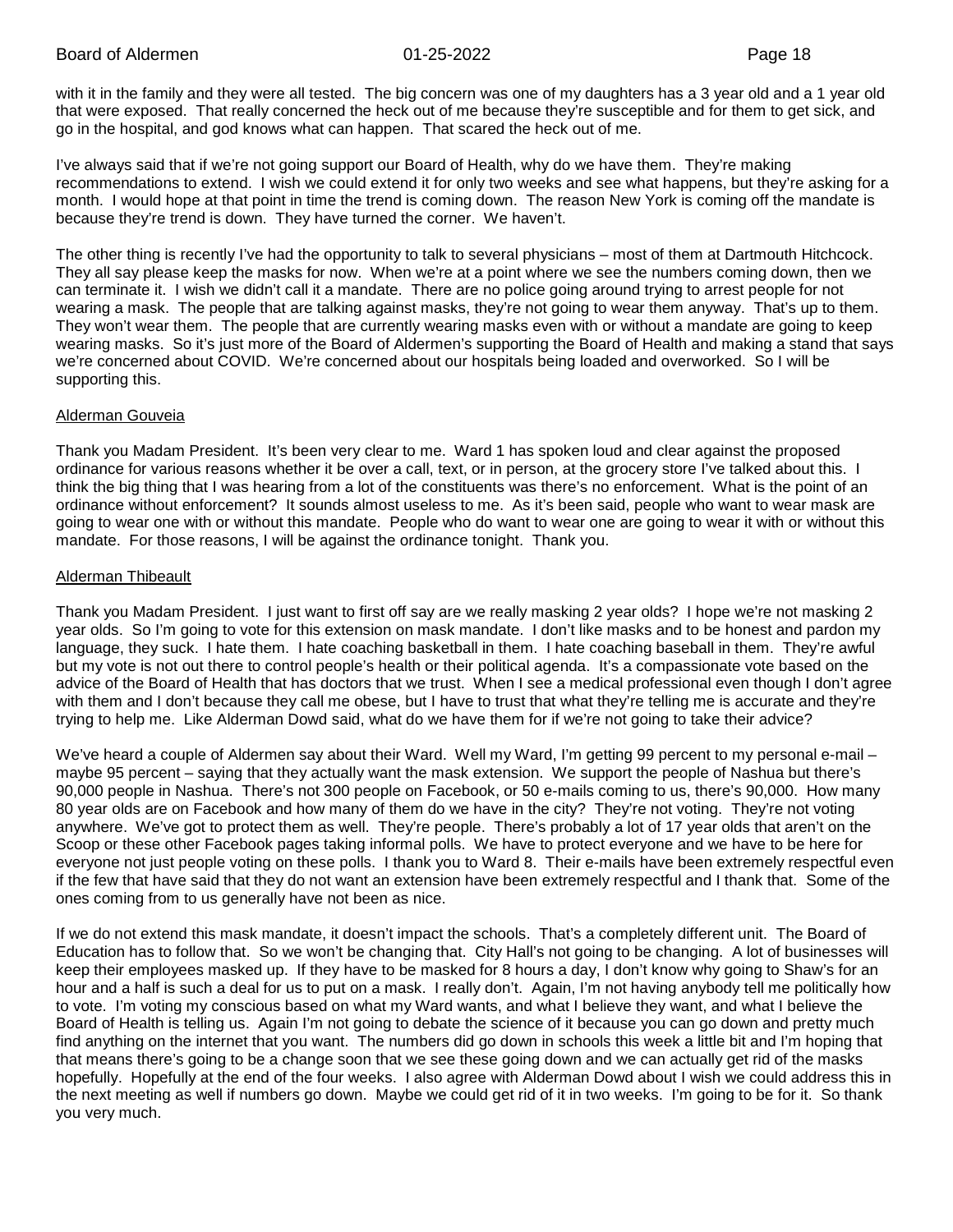# Alderman Timmons

Thank you President Wilshire. I'm also going to support the mask mandate. It's not surprise to anybody that I would not do this. I have children that works in Elliot and one works at Southern Regional. They were masks all day long. They see people dying all day long. They say masks work. I believe it works. In the last couple of weeks, I've been taking care of a sick grandchild that had COVID. By the way I'm not COVID free because I'm in a gen study. I have two boosters already and in the gen study, anybody knows gen is Johnson and Johnson. I've been in that study for the last two years. In the last two years, one of the things they say in the study 1) I can get vaccinations before most people. I got the second booster already. Who in this room got a second booster already? During my study, they say you need to keep on wearing a mask. It's important. So I will be supporting mask mandate because I do believe they do. I go to Mass General so that's in Massachusetts and anybody want to follow up on that, that's why I would support this.

# Alderman Cathey

To me, the primary issue is does COVID and more specifically the Omicron variant warrant a mask mandate? If it does, I'm going to need some people to show their numbers, show their work because the Omicron variant is 91 percent less likely to kill you compared to Delta. That's from Kaiser Permanente. A board member and the former FDA Director recently said that we need to end mask mandates. As we know that we heard before, New York is ending their mask mandates. England ended their mask mandates. The CDC came out and said natural immunity meets the vax mandate against Delta. The CDC came out with its own study that said there's only 1.8 percent change in case rates of people who wear a mask versus people who do not wear a mask. That means out of 90,000 people who live in Nashua, we're trying to protect 1,100 people not from dying, not from going to the hospital, just from catching the case alone maybe. No other public policy would dictate a mandate over an entire populous over such a small rate of change. It doesn't make any sense.

We've already heard that the masks don't work. The microns of the virus get through. The Board of Health put in a mask mandate in May of 2020 or June of 2020 – I forget the exact date - I apologize and we had it for a year yet cases still surged in the winter. This year had a mask mandate – cases still surged. That's two bites of the apple for a mask mandate and it didn't work because it doesn't work. Mask mandates historically across the world, in multiple cities, in the US, Europe, wherever you check once a mask mandate is in place, the cases still surge regardless of a mask mandate because it's not about the mask. It's about what the virus does. It's a virus. It's going to do what viruses do. It has an infection rate of 7 to 10 people. If you get Omicron, you're going to affect likely 7 to 10 people around you. That's like a measles rate.

So whether you're vaxxed, whether you have a mask, you're going to get Omicron. The mask mandate is not the thing. That's not the thing that's going to stop it. It's a seasonal thing now. We've seen it twice two years. It's going to go up. It's going to come down. So masking is not the one size fits all approach that needs to be used here. Much like a doctor would not prescribe the same medicine to every patient, or fitness instructor would not prescribe the same routines to anyone who's using their health services. It's all about the individual. It's all about what they need. We are trying to one size fits all this and make a mask mandate for an entire city that is unwarranted by the data and I don't think that it is right or correct. It's especially unfair to businesses who have to enforce it either upon their employees or customers who walk in the door. Thank you.

#### Alderman Sullivan

Thank you Madam President. We heard a lot tonight. There's a lot of information out there. I'm going to rely on my eyes and my ears. My eyes tell me that since we instituted the mask mandate in late December, cases shot through the roof and now they're coming back down regardless of the mask mandate. My ears tell me that the city doesn't want this. That's all I need to hear. I think the policy that we set tonight dictates the direction of this city. I think we have to move away from a culture of mandate and move to a culture of responsibility where we take care of each other.

If you are worried about a bad outcome from COVID, we now have effective vaccines. We have therapeutics. We have two years going on three years of information. With all due respect to our healthcare workers, to everybody who's on the front lines of this, let's think of everybody that's been affected by this. There's been millions of people that have been cast into poverty because of this pandemic. There are countless people in this city that have lost their jobs because our economy stopped. Let's all go back to March, April, and May of 2020. This economy stopped and people lost their jobs. People are tired. They've been vaccinated. They've done what they've been told and COVID doesn't care. It goes up, it goes down. It goes up, it goes down. I'm going to be voting against extending this tonight and I think we just have to move to a cultural responsibility. Thank you.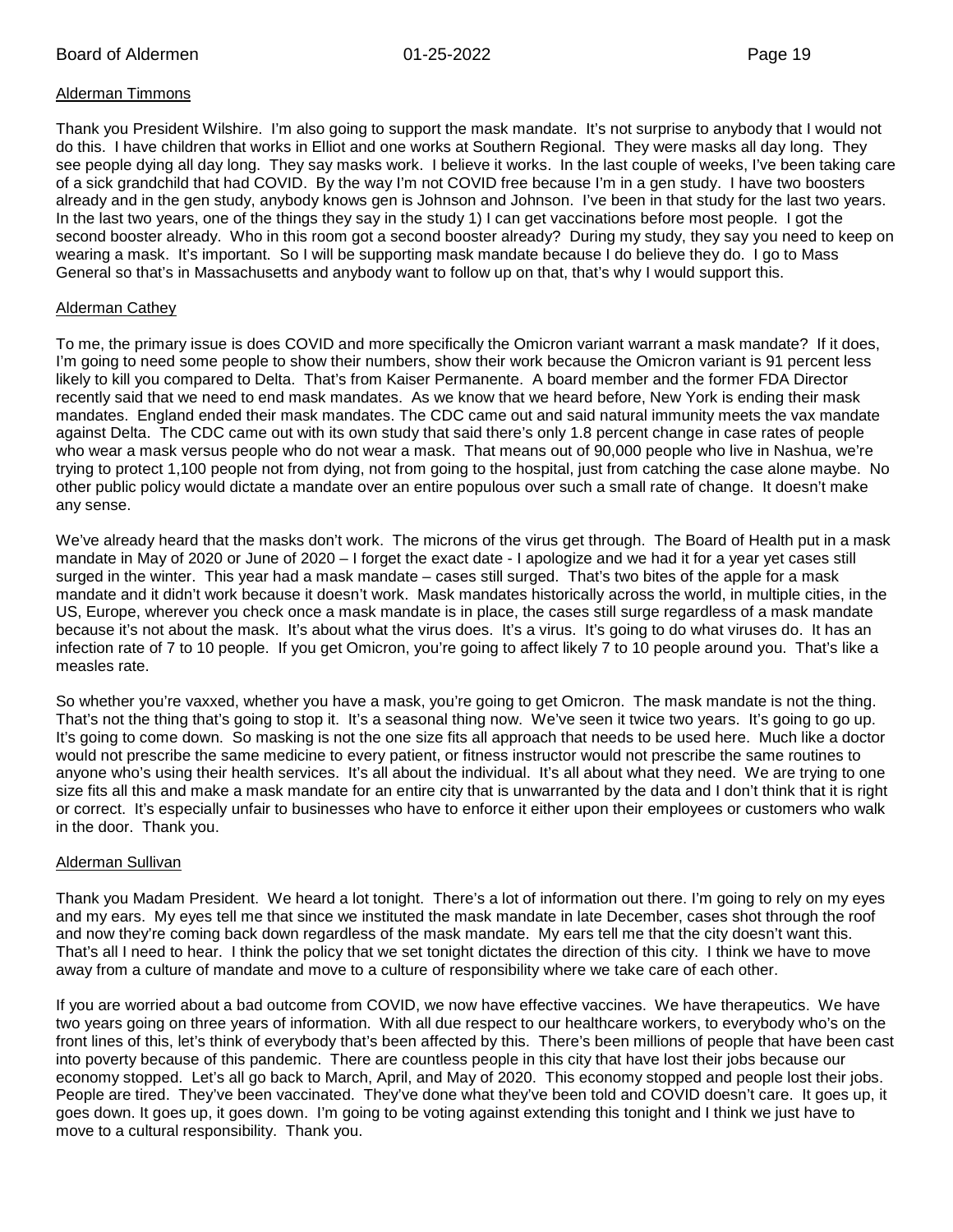#### Alderman Klee

Thank you Madam President. Again I have another questions and again it's probably to Corporate Counsel. The next time that the Board of Health I believe comes together would be on 2/9. That's after our February 8<sup>th</sup>. If they decided at that time that the numbers were coming down and that we could lift this mandate, do we all have to come together or do we have to wait until the next meeting, or is it something that the Mayor can cancel? We have to come together as a Board of Aldermen and vote on that. Is that correct?

#### Steve Bolton, Corporation Counsel

That is correct.

Alderman Klee

Okay, thank you. That answers it.

I just want to make a side comment. I, too, like surveys and I listen to my constituents. The truth is the majority of my constituents have said they are for it. I can't say that it's 99 or 95 percent but I would definitely say a strong majority have said that they were for. One thing I do find out especially on social media is that people have a tendency to speak out when they don't like something or they're upset by something. Those that are for something such as this mandate feel bullied and they're afraid to do it.

At the beginning of this pandemic, I think the people that didn't want to be masked and didn't want to be vaccinated, they felt bullied because they would get bullied in grocery stores and so on – put on a mask, put on a mask. I think that the tables have turned and those that are for masks are feeling bullied. I had a number of people that contacted me and very specifically said please don't use my name but I am for it. I've had a few other people that said that I could use her name or forward their e-mail. The truth was I just got tired of everybody being bombarded with e-mails and didn't forward all these e-mails to all of us but they are. They really do – I think it's a mixed. I think the city is split and I think we literally walked around and knocked on every door, we would find that we have a 50/50 within the city. I'm not saying 95/10. I think really a 50/50 and as such, I think we have a Board of Health. If we don't listen to them, why have them. Thank you. I will be voting for it.

#### Alderman Lopez

I just had a question for Attorney Bolton. A question was made are we receiving grants that are requiring to put this mandate into effect? I'm not aware of a grant being able to compel aldermen to vote a certain way. Is there anything that was being alluded to that you're aware of that would compel members of this Board to vote?

#### Steve Bolton, Corporation Counsel

There is nothing. The motivation for this is not because we're compelled by any federal grant. It's never been brought up by anyone other than those opposed to this. There were a couple other questions that were asked that I can provide responses to. Someone said it was telling that no one could provide a response. The fact is, I can fully respond.

One of the questions was by what State Statute do we have the authorization to the Board of Aldermen to enact something like this. The answer is RSA 47:17 XV which authorizes city councils which in Nashua's case is the Board of Aldermen to enact ordinances which they deem to be for the wellbeing of the city. You tested that last year when we had an ordinance requiring face coverings. We went to court and NH Superior Court upheld this Board's decision to enact such an ordinance and cited that provision of State law.

The other Statute that was raised by one of the speakers is RSA 31:5. Chapter 31 is the powers of towns. It's specifically not applicable to cities and other municipalities who can appropriate funds through a Board of Aldermen, city council, or town council. It only applies to towns that appropriate funds by way of a town meeting. 31:5 speaks to such a town petitioning the Superior Court to enable it, to hold a special town meeting to enable a supplemental appropriation. For those of you who have been on this Board for any length of time knows that routinely when necessary the Board has the authority to have meetings where supplemental appropriations are made. That's not what this ordinance is. There's no appropriation in the ordinance at all. So for both of those reasons, RSA 31:5 doesn't apply at all. Thank you.

#### Alderman Lopez

I just had a follow up question to - a cultural responsibility was referenced earlier. The earlier mask mandate required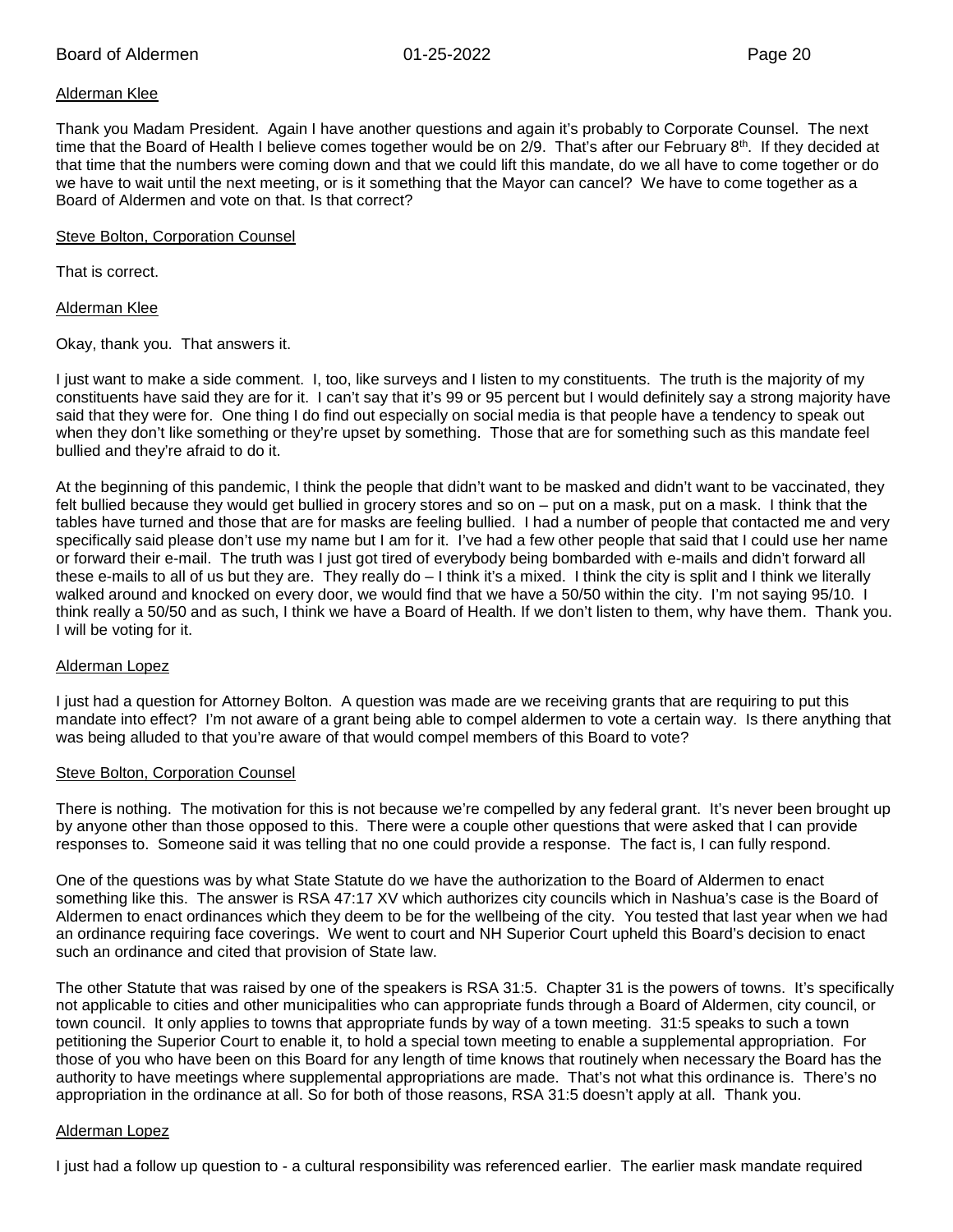business – well it stipulated that businesses were required to have face masks on all customers, clients, patrons, whatever. The new mandate that we've recently enforce to emergency 1, it requires businesses to post a sign but it requires the individuals to be wearing masks. Am I accurate identifying the distinction?

#### Steve Bolton, Corporation Counsel

There is a distinction. I don't know that you're quoting precisely the language of the prior ordinance as compared to the one before you today. There is a distinction much as you have outlined.

# Alderman Lopez

Thank you.

# Alderwoman Kelly

Thank you. I just wanted to respond to a few things that have been said. One of the things that has been asserted is that we have to listen to our citizens and I agree with that. I 100 percent agree with that. However, we also have the responsibility to protect those who don't have a voice or can't have a voice. My two year old son he is unable to be vaccinated. He is not here at the Board of Aldermen telling us how he feels about this and you prefer he wouldn't because he would be destroying the room but he doesn't have a voice in this and he cannot protect himself right now. Those are the people – him, and there's lots of other people we are supporting through this. Someone said in public comment they almost mocked the idea that one child death is too many. One child death is too many and so is one grandmother, or one brother, or one friend. Thank you.

# Alderman Comeau

Thank you Madam President. I would just like to add my oldest daughter is currently a nurse in a long-term care facility right here in Nashua. So she's also on the front lines of this. She opposes the mandate herself. Both my children have had COVID. So I certainly understand the sensitivities to it. My doctor has also told me that I should lose weight and I still get to decide whether I want to eat that steak or not. So I'm choosing whether or not to take that advice. When I get on my motorcycle, I know the right thing to do is put my helmet on. Sometimes I do, sometimes I don't. I apologize to my daughter if she's listening but that's we have the right to do. We get to choose for ourselves. We should be able to choose for ourselves on what to do.

As far as listening to the public, I just feel that if members of this body go ahead and vote their conscious against the will of the people, that's a disservice to the public and it goes against what they've put us here to do for them. Thank you.

# Alderman Cathey

Thank you Madam Chairwoman. I have a clarification for Corporation Counsel. Earlier when it was asked the definition of "business" and if it included churches you were affirmative or negative on that?

# Steve Bolton, Corporation Counsel

I said it is the opinion of the Legal Department that the word "business" does not include churches.

#### Alderman Cathey

Does not include churches. Okay. Thank you.

#### **MOTION BY ALDERMAN CATHEY TO AMEND ORDINANCE O-22-003 TO INCLUDE A PROVISION BETWEEN NUMBERS 10 AND 11 THAT STATES THAT CHAPTER 1, SECTION 12, OF THE NASHUA REVISED ORDINANCES REGARDING THE PENALTIES FOR VIOLATION DO NOT APPLY**

# ON THE QUESTION

#### Aldermen Clemons

Can the good Alderman or Corporation Counsel explain what that amendment does?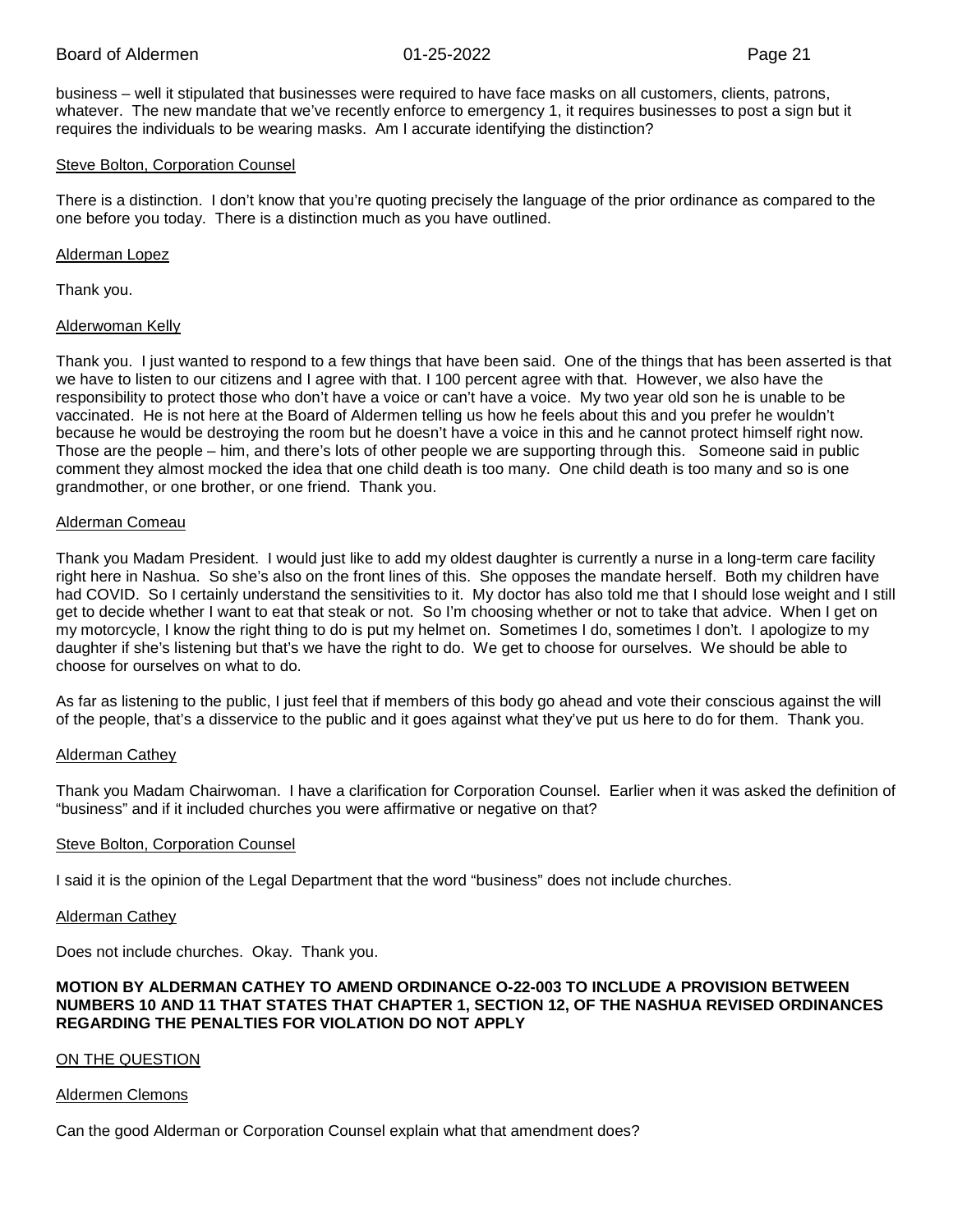# Steve Bolton, Corporation Counsel

The cited section is in your code – your big black book if you will which basically says that the penalty for violation of any ordinance where no other penalty is specified is a maximum fine of \$1,000. So the amendment would basically eliminate that from having any applicability to the ordinance under consideration.

#### President Wilshire

Further discussion on the amendment?

#### Alderman Lopez

Can I request it by roll call?

#### President Wilshire

You can request a roll call.

*A viva voce roll call was taken, which resulted as follows:*

| Yea: | Alderman Sullivan, Alderman Moran, Alderman Clemons,<br>Alderman Comeau, Alderman Gouveia, Alderman Cathey                                                        | 6 |
|------|-------------------------------------------------------------------------------------------------------------------------------------------------------------------|---|
| Nav: | Alderman O'Brien, Alderman Klee, Alderman Lopez,<br>Alderman Jette, Alderwoman Kelly, Alderman Dowd,<br>Alderman Thibeault, Alderwoman Timmons, Alderman Wilshire | 9 |

# **MOTION FAILED**

#### Alderman Thibeault

Yeah I have of points. One clarification. Just to make sure. I said 95 percent of the e-mails I was getting from my Ward not 95 percent of my Ward. I don't want my Ward 8 freaking out. I'm getting more – like I said, 95 percent of my e-mails and probably most of the people I talk to have said they are for the extension. So I don't know if it's just the part of the city, is it the specific people I'm talking to? I'm trying to talk to anybody. It doesn't matter political party. It doesn't really matter. Id' like to talk to everybody in my Ward if I could and I got almost 10,000 people or over 10,000. You can't get to everybody but that's what I'm kind of getting. I just wanted to clarify that.

#### Alderman Lopez

It's worth noting some people may not have noticed it because it's very subtle but a large number of the e-mails that we received very early this year were actually a form bot. All of the e-mails were identical. People's names were inserted into it, in caps sometimes, and sometimes multiple times. Additionally, I do look at the e-mails that come through specifically to see who's weighing in from Ward 4 that I might not know or may not have reached out to me before. None of the ones that I received that were forwarded to the Board at large were from Ward 4. The majority of them were not from Nashua.

#### Alderman Thibeault

Sorry. I remember what I was going to say. So one of the Ward 8 people that I did talk to wanted me to mention this. I'm just going to throw it out there. If the Athletic Director is listening if we could have – I agree that kids playing sports inside – basketball if they could take down their masks to play because they're running back and forth, back and forth. I think it's taking a lot of them air out of their lungs. I wish at least that we could do. I know we can't debate on it but I would like to just throw that out there because I think that's a concern. It's not an outdoor sport where you can kind of get the air. Thank you.

#### Alderman Comeau

It may shock him as much as it shocks me but I agree with Alderman Thibeault. I just watched my son wrestle in a mask and I don't know how they do it.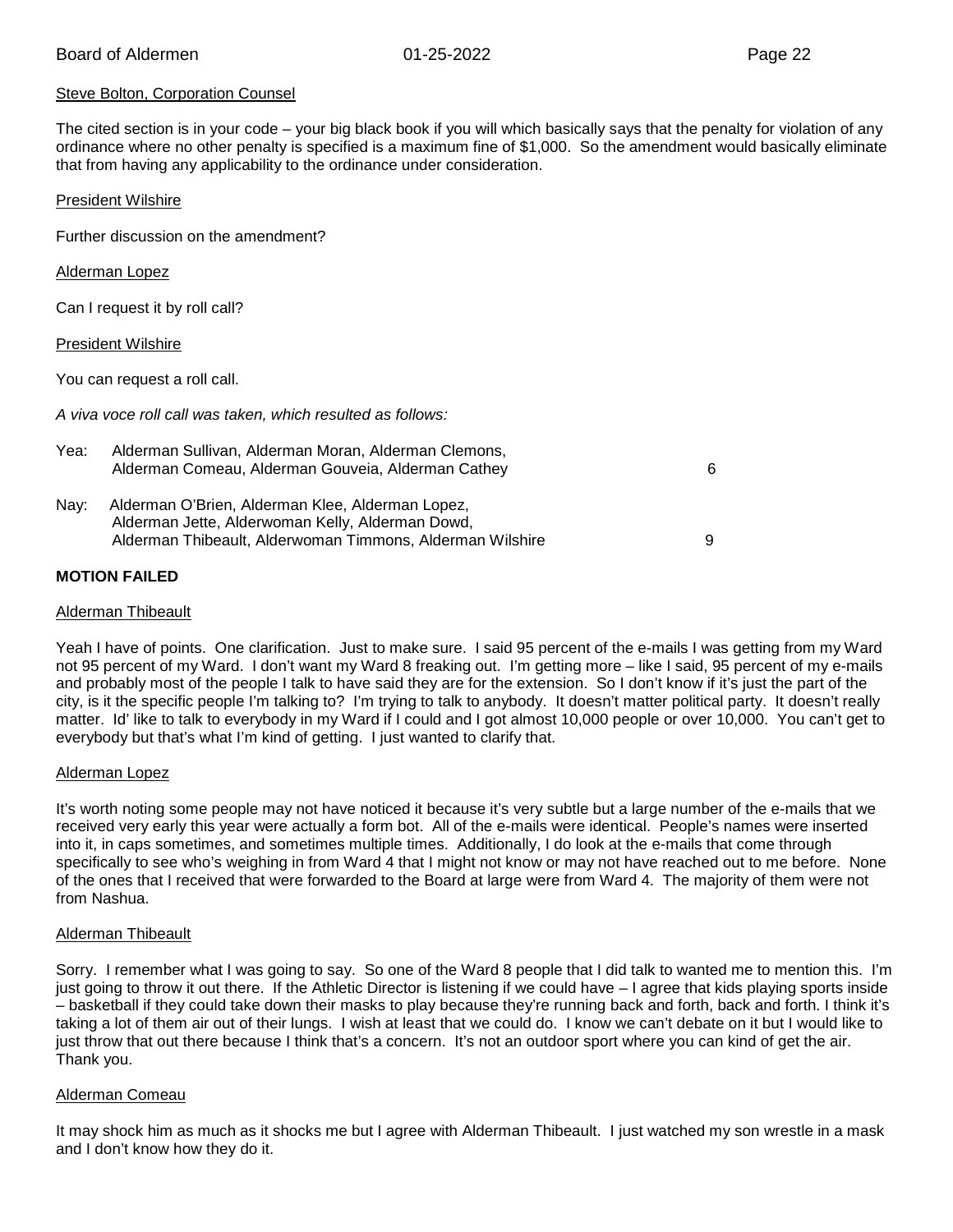As far as the Facebook comments that I made earlier, I was trying to do some due diligence in reaching out to the public. I've listened to many meetings going back months regarding a lot of topics. It seems like there's always been mention of sentiment on Facebook one group or the other, polls, public opinion surveys. I would find it interesting if this was the topic that we were supposed to discount the opinion of people on social media where we give weight to that voice on other topics.

Like I said earlier, I'm not going to rehash everything that I said because we'll all be here til midnight. We shouldn't be debating the science whether masks work, whether they don't. That's really outside of our purview. The only thing that I keep coming back to is whether we should be mandating them. You can believe that masks work. You can want to wear a mask. You can want everyone else to wear a mask and still be against a mandate. That's more or less where I fall. Like I said, my daughter is in the healthcare field. We wear them when we have to and then we don't wear them when you don't have to. It should be everyone's individual choice to do that on their own without being told that they've had that voice taken away from them. Thank you.

#### Alderwoman Timmons

Yes thank you President Wilshire. Is it possible to move the question because it's just going around and around.

# **MOTION BY ALDERMAN TIMMONS TO MOVE THE QUESTION MOTION CARRIED**

# **MOTION BY ALDERMAN O'BRIEN FOR FINAL PASSAGE OF O-22-003, BY ROLL CALL**

*A viva voce roll call was taken, which resulted as follows:*

| Yea: | Alderman O'Brien, Alderman Klee, Alderman Moran, Alderman Lopez,<br>Alderman Jette, Alderwoman Kelly, Alderman Dowd,<br>Alderman Thibeault, Alderwoman Timmons, Alderman Wilshire | 10. |
|------|-----------------------------------------------------------------------------------------------------------------------------------------------------------------------------------|-----|
| Nav: | Alderman Sullivan, Alderman Clemons, Alderman Comeau,<br>Alderman Gouveia, Alderman Cathey                                                                                        | 5.  |

#### **MOTION CARRIED**

Ordinance O-22-003 declared duly adopted.

#### PERIOD FOR GENERAL PUBLIC COMMENT

#### Laurie Ortolano

Laurie Ortolano, 41 Berkeley Street. Just a couple things. Thank you for your thoughtful discussion tonight on the mask mandate. I certainly was a proponent of lifting it and it doesn't really bother me because I know that our surrounding communities are available to go to to do your business. I choose to do that and then I don't have to use the mask. I have been a mask wearer very avidly and a big supporter of it but I changed my views about six weeks ago and I don't use it anymore because I did research on my own. I really feel that it's not the right thing. I appreciate the thoughtful discussion.

I would like to address Alderman Moran. When you talk about the responsibilities we carry because of our hospitals, I think it's unfair to put that on Nashua people. These hospitals are supported by all these other communities. It's a regional hospital. I'm not responsible for what goes on in the hospital and I can't do anything about it. We as citizens don't get any data on the hospitals. Nothing comes to us with any consistency at all. Apparently it goes to the city but they don't put it out to us. All these surrounding towns don't have ordinances and they put their people there. So I don't understand why I'm responsible for the Nashua hospitals or I have to feel badly because I'm not doing enough. When you leave restaurants, bars, casinos, and clubs open, and those were where contract tracing showed when we did that that there was an issue. Then what's the point? I don't think kids doing sports doing sports should be in masks at all. I think it's more harmful to their health.

This is a business owner – Buckley. We have SURF and MPs on the top – mask required. Three miles away, we got the two other restaurants in Hollis and in Merrimack. Come in without out. Is that a business owner that doesn't care and isn't responsible to his duties to protect everyone in the hospitals? Should this business owner be doing business here to do that? That's what you put the business owners in. Now there's a few stores I've gone in to Nashua, and I do mean very few, and they actually let me not wear a mask. I went into a pet store and I literally was putting my mask on and the ladies said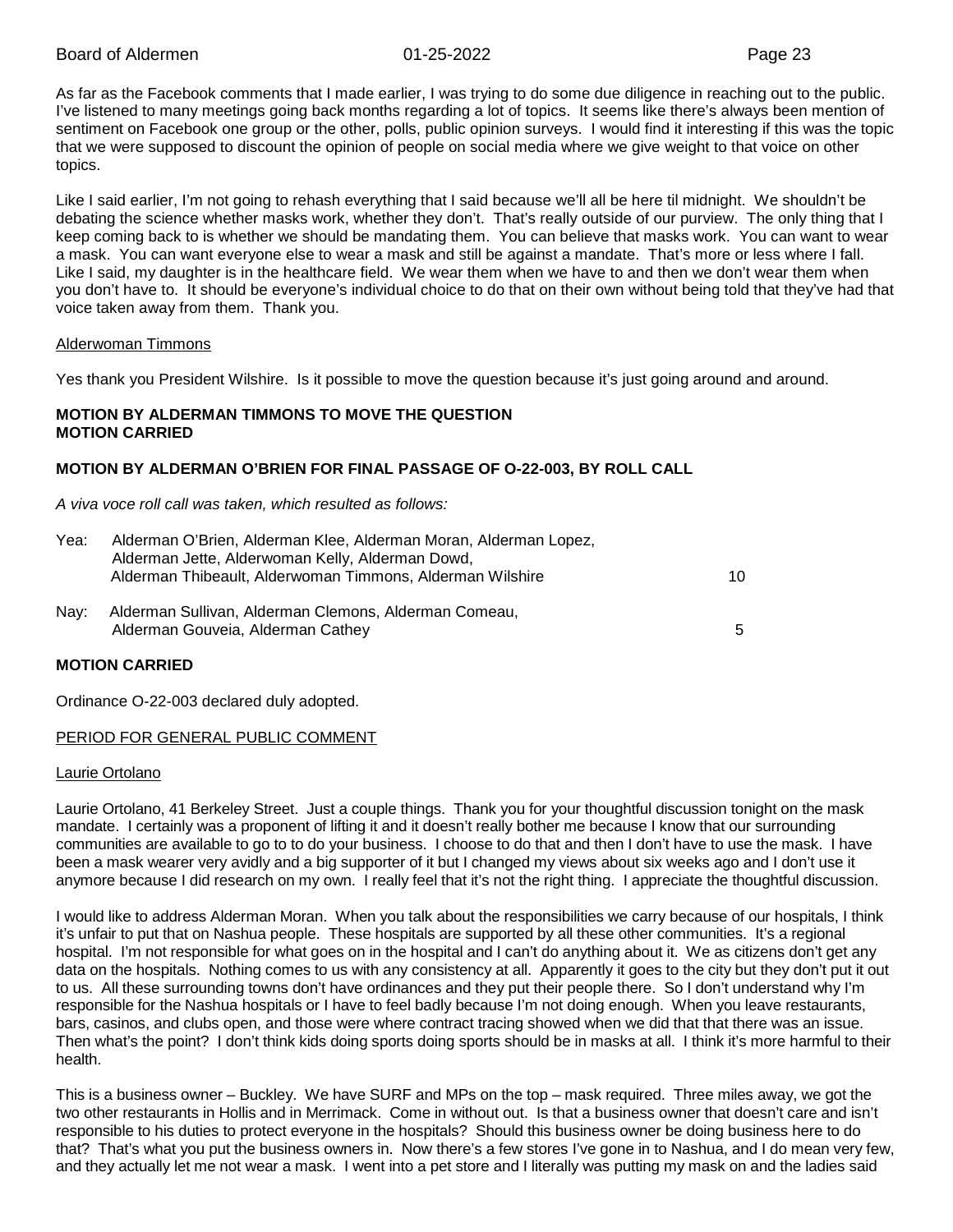you're the only one in here. You don't have to put it on. I don't feel like I'm breaking any big rules and I was literally the only one in there. I went to another business, small one, the owner doesn't wear a mask at all. He said you don't have to wear a mask. I don't wear a mask.

#### Alderman O'Brien

Thirty seconds.

#### Laurie Ortolano

I did it that way. Our data is coming down and the Mayor is not giving us the kind of information we deserve. You cancelled in the last five meetings on masks, you cancelled public input three times. Two Board of Health meetings cancelled and one Board of Aldermen meeting cancelled on masks. You want to know why people send e-mails that maybe are not so nice, because you cancel us out. I'm okay with this mandate. I'm not going to fight it.

#### Alderman O'Brien

Time.

# Laurie Ortolano

I have other places to go. Thank you.

# Sara Dobbins

Hi, my name is Sara Dobbins. I'm at 1 Gettysburg Drive in Ms. Klee's Ward I believe, right? I just want to start by saying that I have a whole bunch of neighbors and we were not of the like mind. I understand that these Wards are huge and they're encompassing a lot of people and I get that. My thoughts are a little scattered. I sat here and listened to the whole meeting with an open mind. I tried to be as open as I could about it. I'm a mother of two. One in the Nashua school system. I just tonight went to pick her up and there's – sorry I'm having difficulty regulating my breath with this and being anxious but beside the point, right? So I pick her up and there's dividers on the cafeteria tables. I had no idea. I e-mail my Principal prior and they said it was something that had been done last year and carried over into this year but there was no notification that that was being done. I get precautions need to be taken but where is the communication?

On that vein of thought, I want to thank this Alderman. I am so sorry that I do not know your name. I only know a few, a handful as I've been journeying my path of getting to know how the city politics work better. That's basically my goal of attending all of these meetings. Not all of yours but the meetings that I have been attending.

I just wanted to say thank you for the opportunity to shed voice on it because quite honestly as I've attended meetings, I've seen more outrage about public comment being taken out than compliments or instances of public comment being given or an opportunity for that to be given. I wonder is there a better more constructive way to get the input of the public so that we can have these silent majorities that everybody is discussing to be able to input in a way that they feel less bullied. Sorry for my – I'm just trying to be quick. I think that everybody should have a voice. You're right, everybody should have a voice. So let's find ways to do that. Is that not our job here in this committee as a whole?

So moving on, I wanted to say thank you for collecting any data and I hope that even a couple hundred voices means something versus thousands because I do know that some of the groups that that poll was posted in had 15,000 members. So you can't tell me that it was all one way or the other but only 300 decided to participate.

#### Alderman O'Brien

Thirty seconds.

#### **Sara Dobbins**

Blew my mind. If no things will change, why are we mandating? I hear a lot of talk about a lot of stuff. If you don't' want it to beat the efficacy because you can't find anything on the internet, how are people getting information to, for, against, or whatever to back up a mandate? It makes no sense. I heard way too many cases of vaccinated individuals passing onto unvaccinated people. I'm an example of this and my infant son who is five months had COVID and it was brought into our house that way.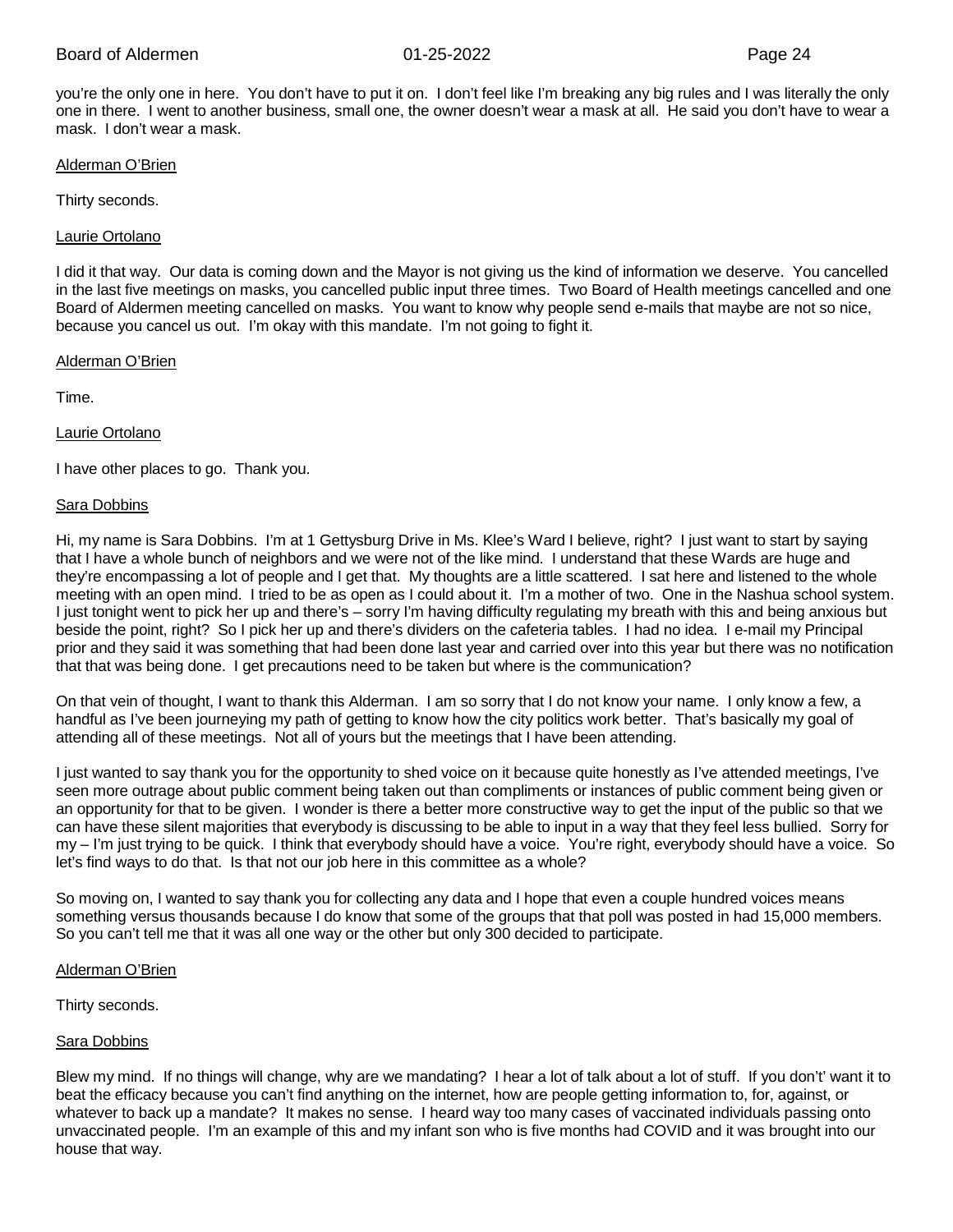# Alderman O'Brien

Time.

# Sara Dobbins

Thank you. Sorry. I wish I could say more.

# President Wilshire

Anyone else in the chamber that wants to give comment? I'm going to go to the people on Zoom.

# Beth Scaer

Hi. It's Beth Scaer, 111 East Hobart Street. I wanted to just tell Alderman Thibeault that the mask ordinance does apply to age two and up and I'm disappointed that he didn't read the ordinance before voting to extend it. I think it's inhumane to do that to little kids and to the parents trying to care for them.

Also hopefully the Mayor is listening. One of the cases he cited for taking down my (inaudible) and sports flag off the he citizen flag pole was the case of Boston taking down or refusing to fly a Christian flag on city hall plaza and I wanted to let him know that that case is in the Supreme Court and it's not looking good for Boston. If Boston loses, I will likely be seeing him in court to get my (inaudible) sports flag back up there on the citizens' flag pole. Thank you.

# Sonia Prince

Hi, I'm Sonia Prince, 49 Tufts Drive. I just wanted to thank everybody on the Board for listening to the health professionals, for listening to the science. A lot of Aldermen spoke to the most vulnerable who don't have a voice – the little ones, our seniors or may or may not be on Facebook, and on these big Facebook groups (inaudible) who are not from Nashua. So it's not really a good sample but yet all the e-mails help but very few people are active to send e-mails which is unfortunate 90,000 people, we should have more people. The same thing during municipal elections – a lot of people don't vote. It is what it is. But just to say that 50 e-mails do not represent the whole city. I appreciate you doing the right thing and looking out for the most vulnerable and our medical community. Thank you so much.

# Chris Parks

Hey I'd like to thank especially some of the new Aldermen that got elected tonight in voting to end the mandate. I moved here from California so I can to the Live Free or Die State to where I would be free to make my own choices. Apparently we can't do that. I'm really not even mad because I'm not going to comply or pay attention to it. You can't do anything to me and I really don't care.

I would like to congratulate the ones – the 9 or 10 – that did vote to extend it to continue to legislate yourself and significance. I will continue to shop in Nashua because I care about Nashua business. I care about the small businesses in our community. They don't have a choice that they fall under your little made up rules. I just don't acknowledge your mandate. There is one thing I'd like Ms. Klee asked the question about churches and private schools. I (inaudible) said no searches but they said that private schools do stand a chance of falling under it. My kids go to private school because of some of the things that have been enacted via the Board of Education and the Nashua Teachers' Union. I pay for that and if you think that you or any of you all are going to try to come in and force something in a private school in Nashua, get ready for a fight because that's when you're going to see my indifference turn to anger.

My entire family just had COVID like three weeks ago. The best we can figure out is that I got it from a double vaxxed and booster individual. So yeah the vaccine is doing fantastic. So you know it was great. I was really worried considering they had a fever for about six hours and I had a fever for about twelve. Really terrifying. So I tell you I congratulate the new Aldermen. Thank you. You did a fantastic job tonight minus mine. I don't know who you talked to in Ward 8 Thibeault but it's not anybody I know. So maybe you should expand your group. All right. Thanks have a great night. Bye.

# Matthew Gouthro

Thank you Madam President. Matthew Gouthro, 104 Fawn Lane. I wanted to thank you for allowing public comment for this mask ordinance. Although I'm disappointed with the outcome of this vote, it means a lot that you're finally listening to your constituents. It's a bad look when you legislate these items like you have in the past without zero public comment. You the one thing I heard repeated over and over again by our elected Aldermen tonight is why do we have a Board of Health if we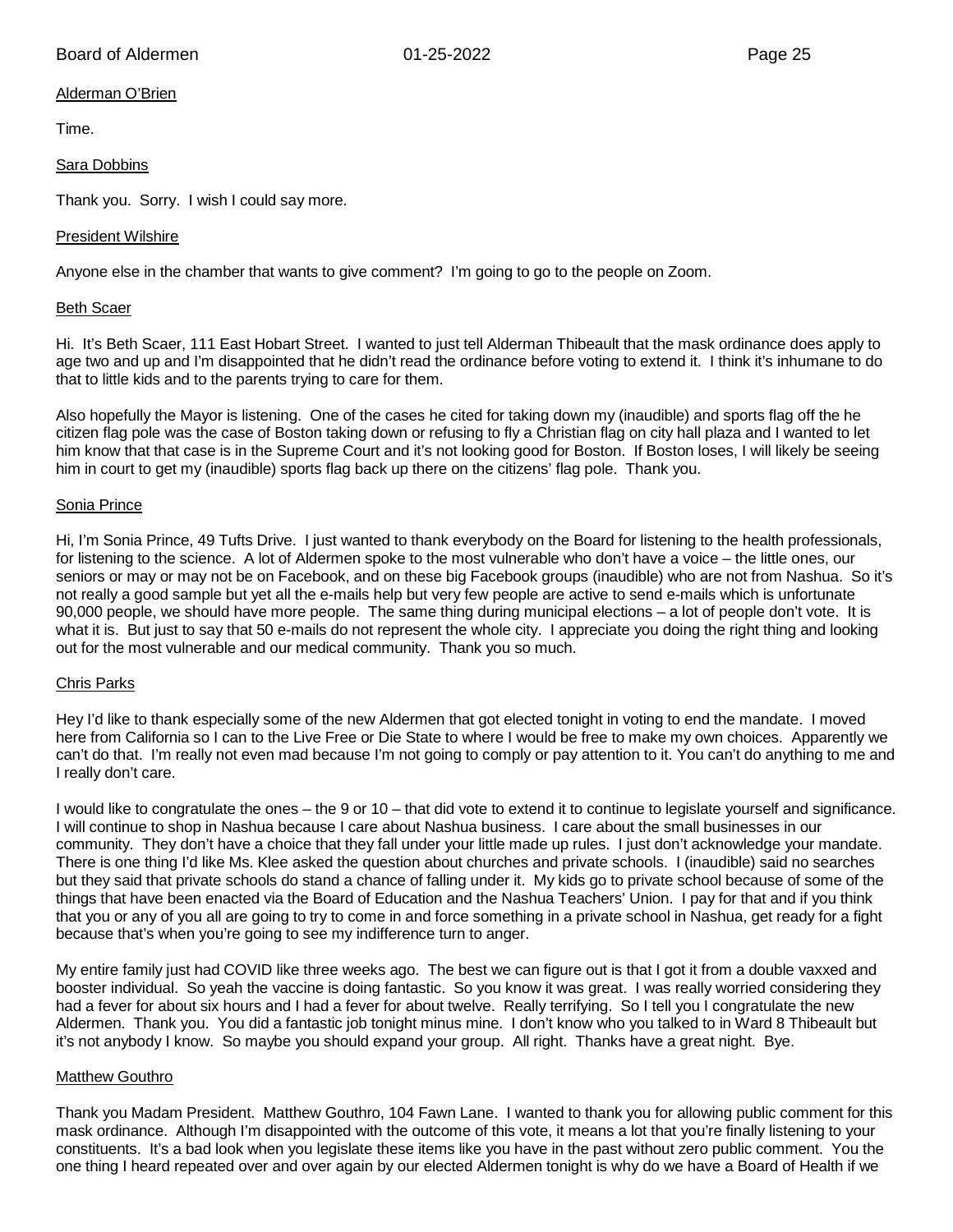don't listen to them. I must say to that comment as I, and Laurie Ortolano, and many others have said that the Board of Health does not offer public input. If our Board of Health doesn't listen to our residents and stakeholders, why do we even have a Board of Health? Thank you.

#### Justin Rosenberg

Thank you Madam President. Justin Rosenberg, 30 Kessler Farm Drive. I'd just like to say thank you for actually allowing public comment during this meeting. We should not have any other meetings where public comment is not allowed. I hope this is the last instance that we have this issue.

To the Aldermen that voted no on this ordinance, the citizens of Nashua and I we thank you for your recent vote and we remember these things at the ballot box. Thank you.

# Linda Harriott-Gathright

Thank you Madam President. First I want to send condolences to Donna Graham and her family. I didn't get information but hopefully we can send out information that we might be able to send cards or something of that nature because she was instrumental in my success within the Board of Aldermen.

I also want to thank the Board for their commitment today to continue with the mask ordinance. So I'm happy about that vote. Until the next meeting, thank you.

# Alicia Houston

Thank you. Alicia Houston, 139 Westwood Drive. I've heard a lot of talk about the Board of Health and I appreciate the new Aldermen who (inaudible) position of extending this mandate. It's unfortunate that the others have voted for it because it doesn't seem to me like you're actually listening to the total population. I did want to mention something that in November I had actually sent a Right to Know request to Ms. Bagley who is the Director of Public Health system here in Nashua. There was question one – does Nashua, New Hampshire, isolate this SARS-CoV 2 virus from all other viruses in testing? Ms. Bagley responded and I quote, "In response to question one, Nashua Division of Health and Community Services does not isolate SARS-CoV 2 virus. We don't have lab capacity to do this type of work. Therefore (inaudible) any documentation that states we isolate for a (inaudible) virus." So for those who have voted in favor with the Board of Health, I would like to remind you not just that Ms. Bagley has come across and literally said we do not isolate the virus, you have another Board of Health of member who's on vacation in a different country where they've been for two months, and you have another one who is a dentist.

#### President Wilshire

Okay, that looks like it wraps up our public comment period.

# REMARKS BY THE MEMBERS OF THE BOARD OF ALDERMEN

# Alderman Thibeault

Yeah I have a few. I appreciate that me and Alderman Comeau actually agree on something. That's a start I guess. I apologize to Ms. Scaer. I know the mandate. I just for some reason thought it was five years and up so thank you for clarifying that. That is all on me.

To clarify Facebook, I'm not against people doing informal polls. It's more that social media sometimes you don't know if it's that person or like somebody said, you don't know where somebody lives. You don't know whose following that site and not site. So to me it's just not – the information just isn't' as good as talking to people on the phone, or seeing an email from someone you know, or someone in your Ward that you can verify. One thing I wish is that the public comment for that public hearing was explained why. I don't think people understood – the citizens didn't understand why there ended up being no public comment last time where as opposed to this time, there is. This is because it's a regular Board meeting. There's two public comments. One for the agenda and one for anything they want to talk about. The other one was a public hearing. Very different and because there was a second reading right away I believe, they went into voting. I wish that was more explained to citizens that were outraged about no public comment.

I talked to a lot of people in Ward 8 and I'm sorry if Mr. Parks feels differently. He was a candidate prior. I knew exactly where he stood so I didn't need to talk to him. I knew he was anti-mask. He said on many Facebook pages before he was never going to wear one. So why would I need to talk to him about it. I knew his answer. Like I've said, I've spoken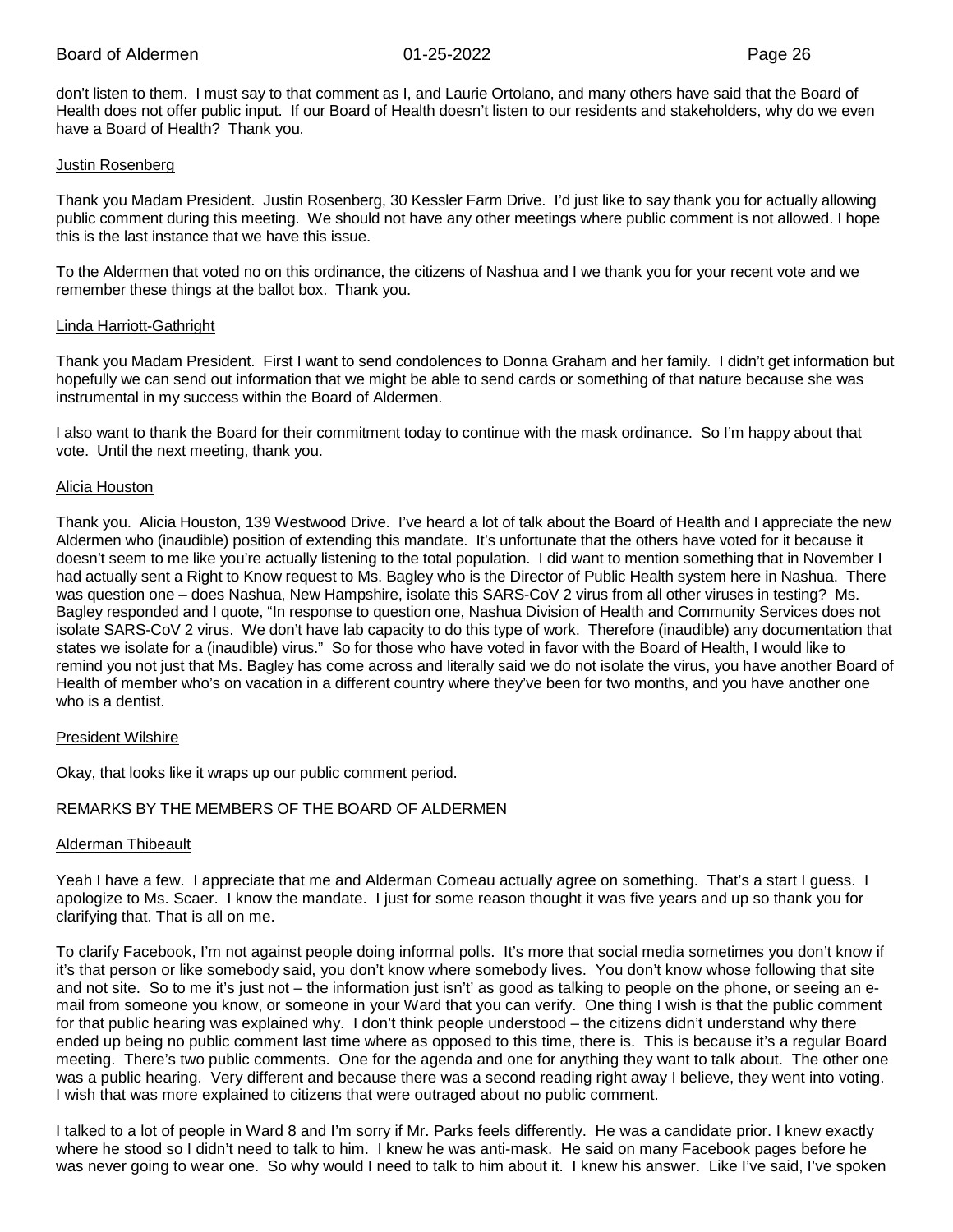to a lot of Ward 8 people. My Ward may be different than some of your Wards here. Maybe it's we're closer to Massachusetts. I don't know. I can't explain that. Maybe the people that are talking to us are talking to us based on what our political party was. That could be the case too. I will speak to anyone even Mr. Parks.

The last thing I want to actually talk about something good because people want to just be negative. On Sunday my sons were watching ESPN and they were able to see the number one play of the week was from a Nashua South unified basketball player – Zach Ostrowski. It was wonderful to see that as the number one. It was also wonderful to see my two sons going to the TV, put ESPN on instead of Nickelodeon and actually watch this kid steal the ball from Nashua North and make an incredible basket that made, again, the number one play on EPSN on the weekend. So jumping into the arms of kids that I've coached before from Nashua South when they were younger, it was fantastic. It was a great moment for Nashua to be recognized nationally and a great thing for Zach. I think unified basketball is a great way for the city and the city sports to really do something good for kids that need something good. I just wanted to put that out there. Thank you.

# Alderman Cathey

Thank you Madam Chairman. First I'd like to also offer condolences to Donna and her family. I'd also like to offer condolences to – I just found out that there was a member of my Ward whose family member came down with COVID just around Christmas and that family member has not returned home yet and has caused quite amount of distress to the family. If that family wants to reach out to me, I'd love to talk to them. I offer that family my condolences.

Secondly, I'd also in that vein I learned that information from a member of my Ward who called me out rightfully so for not attending a Finance Committee meeting because I did not want to wear a mask. Truth is, I didn't want to wear a mask and I probably should have said "protest" or "protest the mask mandate or mask requirement in City Hall". I have come to change my position on that and will be attending all my meetings if possible in person because it gives me the best opportunity to represent my constituents and talk to other members of committees, and boards, and get that semi face to face conversation going about whatever the businesses of the committee or the Board of Aldermen. So I apologize for not representing my Ward in the city well in that manner and to that member of my Ward who e-mailed me, I think him for bringing that to my attention and moving forward regardless of how I feel about the mask and now for the vote we know. I will be in attendance.

Thirdly, I'd like to mention – and this probably goes without saying but since I'm new I will say it anyway. I tend to probably come across I'm going to say passionately when I disagree with something or agree with something. I offer that to it's not personal and I respect every one of the Board but when I don't like something or I definitely do like something, I'm pretty extreme in that way. You'll probably know about it but its all respect in trying to get things done for the city. I thank you.

# Alderman Gouveia

Thank you Madam President. I would like to thank everybody over the last couple of days in the week who have reached out about the mask mandate either for it or against it. It was very important to make your voices heard and I do appreciate everybody who has reached out to us.

Secondly, I would like to thank the Nashua Police Department and its leadership for allowing me to a ride along last night in the City of Nashua. It was very informative and it's safe to say we're all in good hands here. So I do appreciate that. Thank you.

#### Alderman Dowd

Two quick things. One – Thursday the Joint Special School Building Committee at Nashua High North at 7:00 p.m. We're going to be presenting to anyone from the Board of Aldermen or the Board of Education that's not already on the Joint Special an overview of the middle school project so you know how it started, where it is, and where it's going.

The other thing I've been on boards for over 40 years now. The one thing that makes a board successful is agreeing to disagree. So when the meeting is over whichever side you're on, don't hold any grudges against the other side, move on to the next topic. We vote for certain reasons but it's not certain in deference to any other Aldermen. So thank you.

#### Alderman Comeau

Thank you Madam President. I would also like to offer my condolences to Donna and her family. I would also like to offer my condolences to Alderman Moran. This is the first time I've heard that you lost your father. I'm sorry for that as well.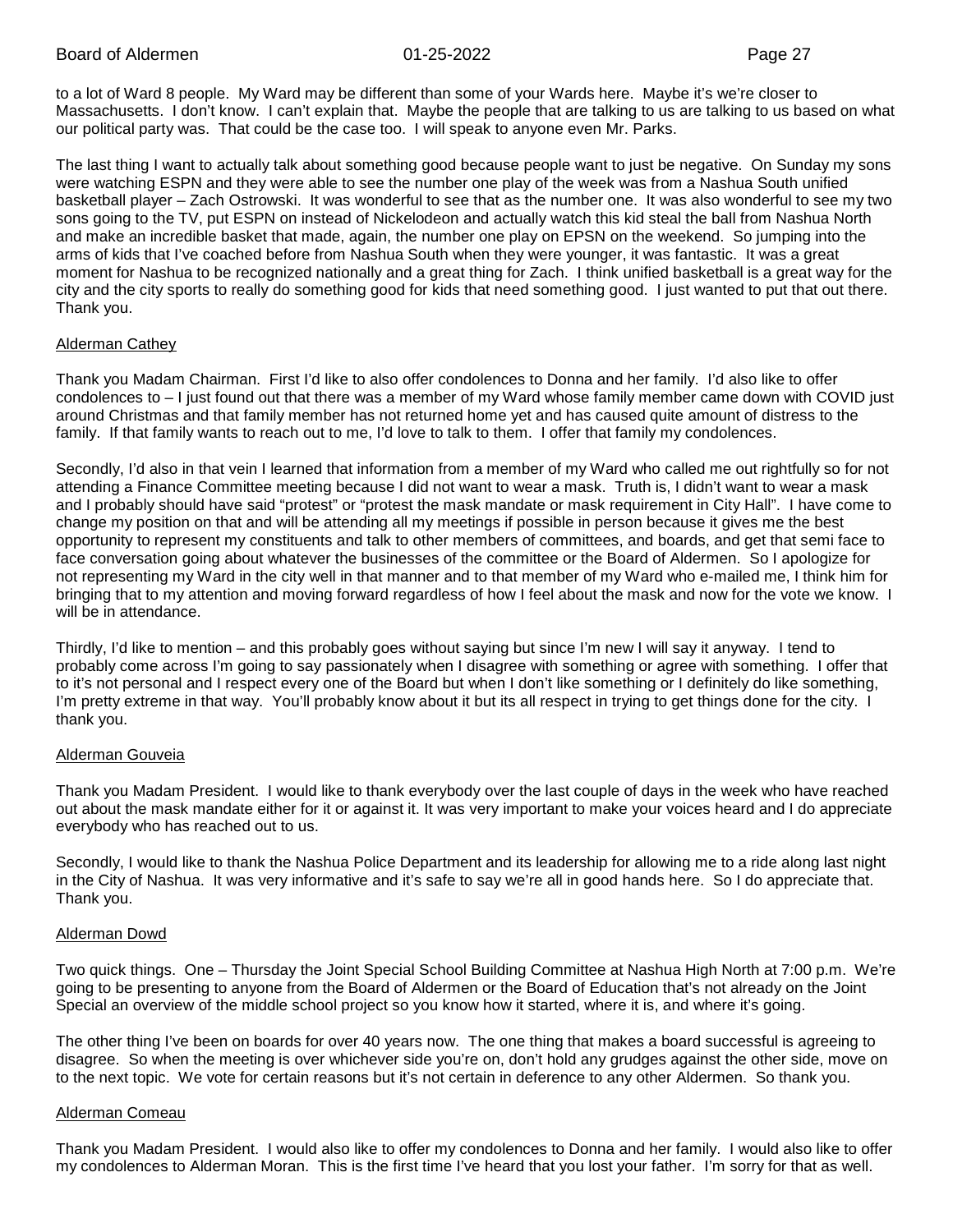I'm thankful to members of the public that spoke tonight. I am also thankful that it was in general a lot more orderly and respectful that some previous occasions. I think that we can get a lot more work done that way than the alternative.

#### Alderman Clemons

I, too, want to give my condolences to Ms. Graham and her family. I also wanted to mention a constituent who passed away. Her name was Lucille Soucy. She lived in Nashua for a very long time. She was from Manchester but her grandson is my best friend. I always knew her as Memere. She was a wonderful, kind, caring person. She lived to be 97 years old. I just wanted to send my condolences out to the Soucy and Pawlowski family. I hope that these troubled times will pass soon. Thank you.

#### Alderman Jette

I just wanted to acknowledge all of the e-mails that I, too, received about the mask issue. I did read them. I did consider them. I hope the people understand that I feel that part of my responsibility as an Alderman is to protect the public health. Since this started, I know that we have received very conflicting information from all kinds of sources. As I've said before, I understand the legal issues but I'm incapable of analyzing these medical issues. I think it's my responsibility to turn to the people who I feel have the best expertise available to guide us in this very important issue and those people are our Board of Health who is charged by our Charter and State law to protect the public health. When our Board of Health says that wearing masks is an important tool among others. Wash your hands, keep your distance, get vaccinated, get boosted, and wearing a mask is another tool that they feel that they recommend is important in trying to deal with this virus. It's no news. It's killed millions of people. I hope people understand that I made the decision based upon what was recommended to us by the Board of Health who have my greatest respect and appreciation. I just can't imagine how they feel when they've analyzed this issue and looked at all of the studies and examined it to the extent that they have to be dismissed by people who have seen something on the internet or on some TV show. You have my appreciation. Thank you for advising us and thank you for coming. Thank you Madam President.

# Alderman Lopez

I just wanted to pass on to the public that the United Way is looking for volunteers to support some of the needs in hospitals and of healthcare workers. You can contact Sara Ceaser at the United Way if you're interested in learning more.

I wanted to express my condolences to Donna Graham and to her family for their recent loss. There have been a lot of Aldermen and people in the community that have been experiencing tremendous loss this holiday season particularly. So I just wanted to remind people to quote a great American poet Tupac Shakur – "If you can make it through the night, there's a brighter day."

#### Alderman Moran

Thank you Madam President. I would just like to thank everyone who spoke tonight whether we agree or not. I think, again, reiterating my comments from earlier is very healthy to have a dialog. As you can see here versus the last vote from the Board of Aldermen, a much different vote of representative of government.

I will say I did think I heard one speaker say something about the Public Health Department. I think I read something similar to that and I don't know if Bobbie Bagley can correct but I think the Public Health doesn't test. So you can't actually break out that SARS information. I think that's the response. I just don't want that to be misconstrued as misinformation. We don't actually do the testing. That's hospital's labs.

For wrap up, I did hear a lot of people talk about shopping elsewhere. I own and operate a small business. I have many people from Hudson, Merrimack, Mason that come to me. They see the sign on the door. The respect the people in Nashua and they put the mask on. I just wanted to reiterate that our neighborhood communities respect us and we can respect ourselves. Thank you.

#### Alderman Klee

Thank you Madam President. I, too, would like to send my condolences to Donna Graham and her family. I know a loss of any kind but a parent is very difficult. I remember when I lost both my parents. I turned around and at 50 years old said to my husband I feel like an orphan now. It still takes its toll.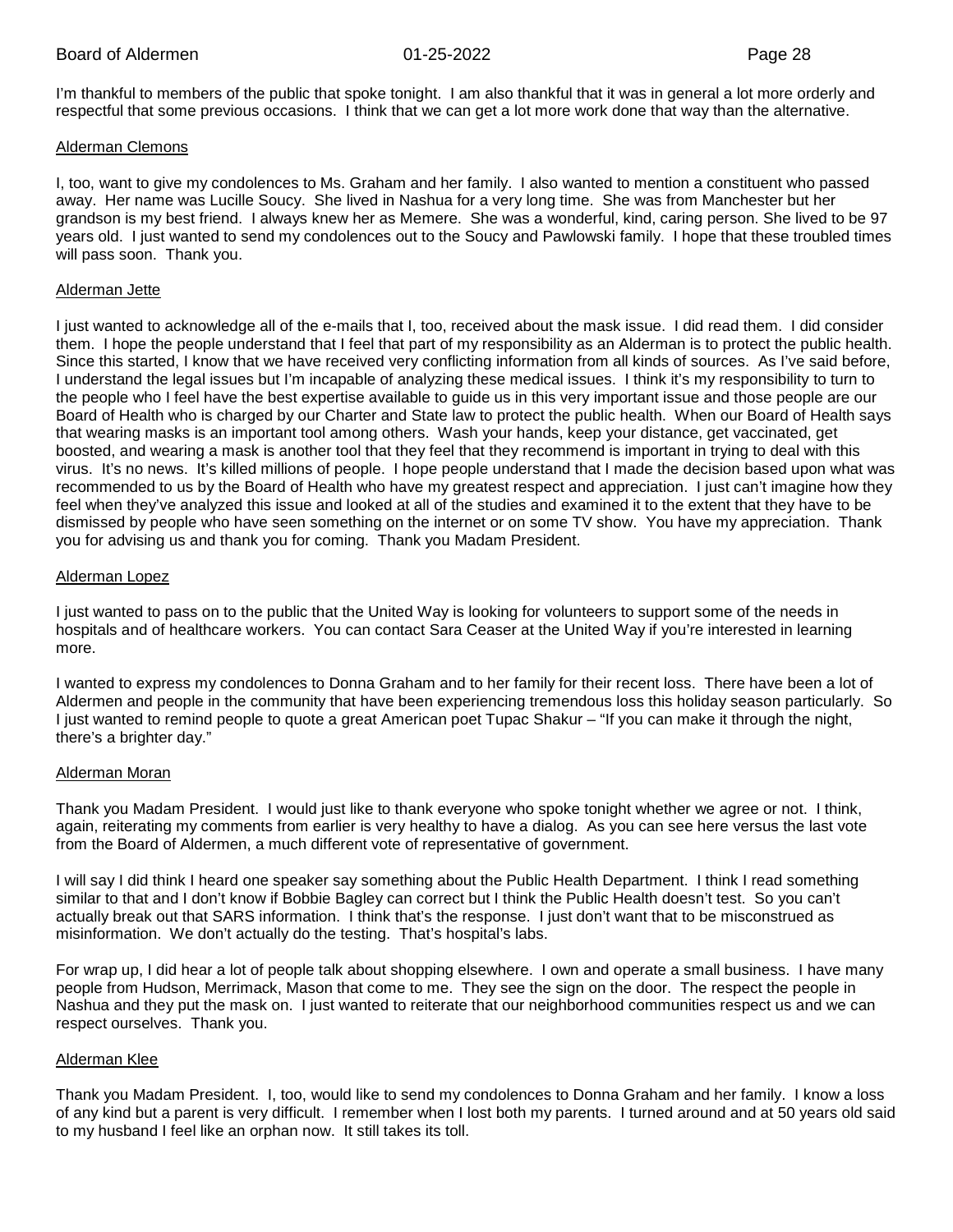I also want to thank everybody who spoke regardless of what side you're on. I tell everybody I learn more from those who don't agree with me than from those who agree with me. When we have a civil conversation, we can start to hear what the other side feels. I voted the way I voted the way I voted because I voted with our Board of Health. They made this recommendation and I trust them and so on.

I'd like to thank Alderman Comeau. Your post that you put on Facebook asking people to be for civility regardless of what side they were, that's wonderful. I think we all need to keep reminding people. So thank you for doing that.

To Alderman Cathey, you're going to learn that I'm very passionate too. So I completely understand and as most people already know, I have a gift for gab and I cannot shut up.

As far as the ride along Alderman Gouveia, I wanted to thank Alderman Sullivan here. I, too, will be having my moment tomorrow. So I'm looking forward to it and thank you Madam President.

#### Alderman O'Brien

Thank you Madam President. I, too, would like to be on record to offer condolences from the O'Brien family to Donna Graham and her family in this very difficult time of losing her father. That's basically it. Thank you.

#### President Wilshire

I'd like to thank the Board of Health for being here and for the work we've done over the last few years. It's not always been popular or easy but due respect that you do the work and that you bring it to us and that we are able to act on it. So thank you very much. To the other members if you'd pass that along, I'd appreciate it.

I'd also like to thank Alderman Jette for sending me a few e-mail reminders this week of things that when you're busy a few things slip by. One of them was about the group photo and that it didn't make sense to do it tonight because everyone would be there with masks on. Thank you Alderman Jette for that.

I supported the mask ordinance for several reasons. One because the Board of Health is our advisor and I appreciate their advice. I also learned today that my 88 year old mother has COVID. She's in a long-term care facility. She's been fully vaccinated. So I'm keeping my fingers crossed on that one.

Also with masks, February is a short month, right? We're lucky. It's the shortest month so if that's any consolation which it probably isn't but I just thought I'd throw that out there.

Committee announcements:

#### Alderman O'Brien

Thank you Madam President. Wednesday, January 26<sup>th</sup> at 7 p.m. here in the Chamber will be a meeting of the Committee of Infrastructure. Of course everybody else is welcome. Just so everybody knows, barriers are not on the agenda. It will be more of an organizational. Anybody wanting to bring the tea and cake, feel free.

If you think you got off easy on Infrastructure, how about another one. Joint Public Works and Infrastructure on Thursday, January 27<sup>th</sup>, at 5:30 and I think that will be over where the Public Works usually meets upstairs in the auditorium. So it will be at 5:30. Thank you.

#### Alderwoman Timmons

Yes Cultural Connections is meeting tomorrow morning at 9 a.m. I will be there and it's my first meeting with them and I look forward to meeting with all those people. Anybody that wants to be here by 9 a.m., my colleagues, please just show up here in Room 208 tomorrow. Learn something different.

#### NON-PUBLIC SESSION

**MOTION BY ALDERMAN O'BRIEN THAT THE BOARD OF ALDERMEN GO INTO NON-PUBLIC SESSION BY ROLL CALL PURSUANT TO RSA 91-A:3 II (d) CONSIDERATION OF THE ACQUISITION, SALE, OR LEASE OF REAL OR PERSONAL PROPERTY WHICH, IF DISCUSSED IN PUBLIC, WOULD LIKELY BENEFIT A PARTY OR PARTIES WHOSE INTERESTS ARE ADVERSE TO THOSE OF THE GENERAL COMMUNITY, BY ROLL CALL.**